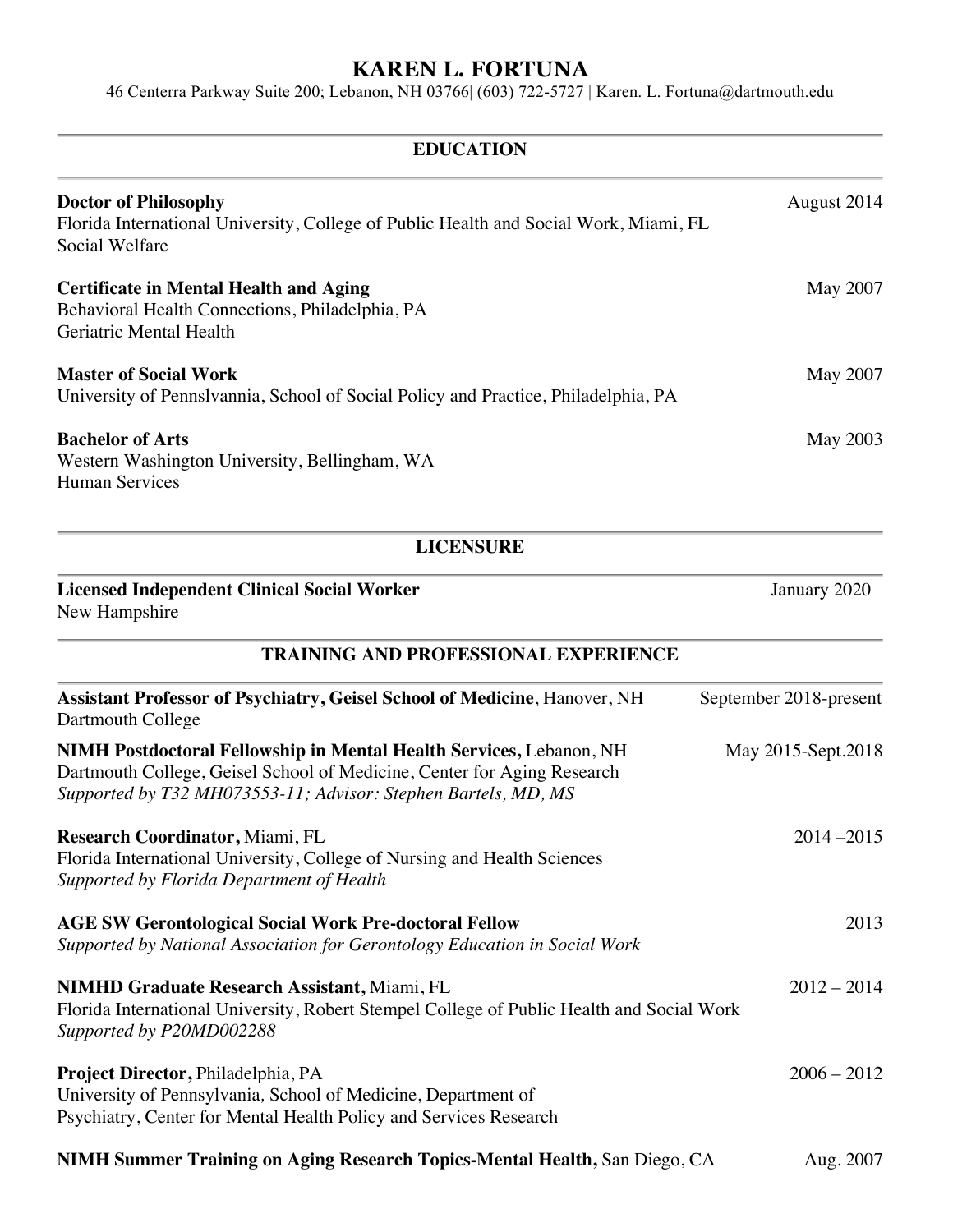46 Centerra Parkway Suite 200; Lebanon, NH 03766| (603) 722-5727 | Karen. L. Fortuna@dartmouth.edu

University of California, San Diego, Department of Psychiatry

#### **HONORS AND AWARDS**

| <b>Interstellar Initiative</b><br>New York Academy of Sciences and the Japan Agency for Medical Research and Development                                                         | 2021         |
|----------------------------------------------------------------------------------------------------------------------------------------------------------------------------------|--------------|
| <b>Ally of the Year</b><br><b>Western Mass Peer Network</b>                                                                                                                      | 2021         |
| <b>Advanced Research Institute (ARI) in Mental Health and Aging Scholar</b><br>Geisel School of Medicine at Dartmouth and Dartmouth Hitchcock Health                             | 2021-2023    |
| <b>Innovation Corps</b><br><b>National Science Foundation</b>                                                                                                                    | 2020         |
| <b>Faculty Achievement Award</b><br>National Association for Gerontology Education in Social Work                                                                                | 2019         |
| <b>Mental Health Information Technology App Advisor Expert Panel</b><br>American Psychiatric Association                                                                         | 2019-present |
| The Sloan Research Network on Aging & Work International Institute; Fellow<br>Alfred P. Sloan Foundation                                                                         | 2019         |
| Alvin R. Tarlov & John E. Ware Jr. Award in Patient Reported Outcomes<br><b>Health Assessment Lab</b>                                                                            | 2018         |
| <b>Postdoctoral Scholar Professional Development Award</b><br>Dartmouth College                                                                                                  | 2018         |
| <b>NARSAD Early Career Investigator</b><br><b>Brain and Behavior Foundation</b>                                                                                                  | 2017         |
| Mixed Methods Research Training Program for the Health Sciences<br>Johns Hopkins Bloomberg School of Public Health                                                               | 2017         |
| <b>NIH Mobile Health Training Institute; Fellow</b><br>University of California-Los Angeles, Supported by National Institute of Health (R25DA038167)                             | 2016         |
| <b>NIMH New Investigators Workshop, Fellow</b><br>National Institute of Mental Health                                                                                            | 2016         |
| <b>Rand Mini-Medical School; Fellow</b><br>Rand Corporation Headquarters, Los Angeles, California                                                                                | 2016         |
| NIMH Summer Research Institute in Geriatric Mental Health, Invited Participant<br>Weill Cornell Medical College, Supported by National Institute of Mental Health (R25 MH019946) | 2015         |
| <b>Ruth L. Kirchstein National Research Service Award (NRSA)</b><br>Supported by National Institute on Mental Health (T32 MH073553-11)                                           | 2015-2017    |
| <b>Mental Health and Aging Scholar; Fellow</b>                                                                                                                                   | 2015         |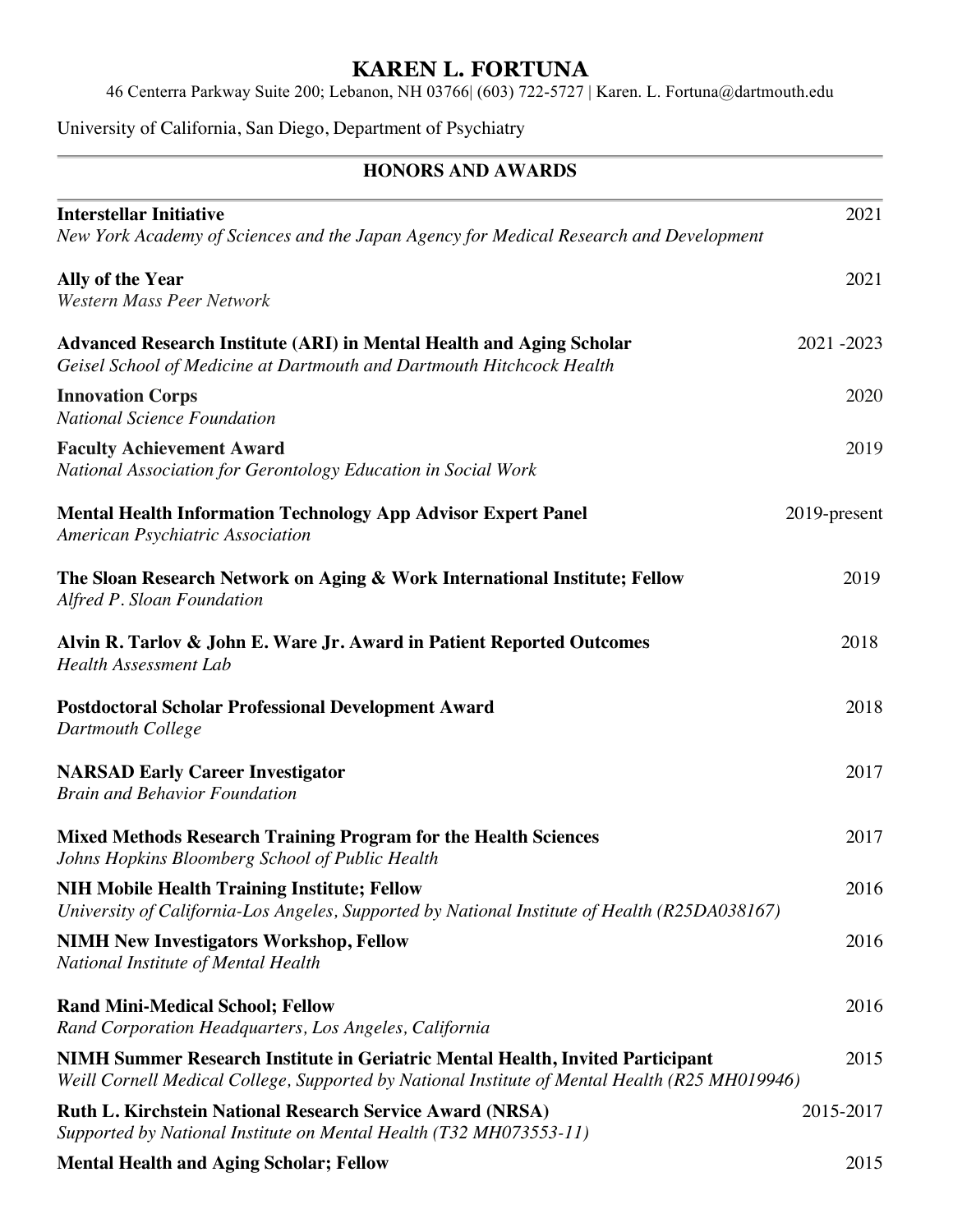46 Centerra Parkway Suite 200; Lebanon, NH 03766| (603) 722-5727 | Karen. L. Fortuna@dartmouth.edu

|  | University of Miami, Miller School of Medicine, Department of Psychiatry |  |  |
|--|--------------------------------------------------------------------------|--|--|
|--|--------------------------------------------------------------------------|--|--|

| <b>Newcombe Scholarship</b>                                      | 2005-2007 |
|------------------------------------------------------------------|-----------|
| University of Pennsylvania, School of Social Policy and Practice |           |
| <b>Student of the Year</b>                                       | 2003      |
| Western Washington University, Woodring College of Education     |           |

#### **INVITED PRESENTATIONS**

| Fortuna, KL. Global mHealth Development and Implementation. Central-Asian Workshop Programme 2021<br>China Research and Development Network, Department of Applied Social Sciences, The Hong Kong<br>Polytechnic University, Hong Kong Department of Sociology and Social Work, Al-Farabi Kazakh<br>National University, Almaty, Kazakhstan |      |
|---------------------------------------------------------------------------------------------------------------------------------------------------------------------------------------------------------------------------------------------------------------------------------------------------------------------------------------------|------|
| Fortuna, KL. mHealth Development for Health Equity<br>Lived Experience; Brisbane Australia                                                                                                                                                                                                                                                  | 2021 |
| Mills, L. & Fortuna, KL. The Rest of Us, Movie Screening<br>Substance Use and Mental Health Services Administration                                                                                                                                                                                                                         | 2021 |
| Global Digital Peer Support<br>Mental Health Lived Experience Engagement Network<br>Queensland, Australia                                                                                                                                                                                                                                   | 2021 |
| <b>Enhanced Learning Series: Digital Peer Support</b><br>Center for the Application of Substance Abuse Technologies<br>University of Nevada, Reno                                                                                                                                                                                           | 2021 |
| The Intersection of Social Media, Mobile Devices, and Behavioral Health Services<br>Behavioral Health System of Baltimore                                                                                                                                                                                                                   | 2021 |
| Peer Support Mobile Apps<br>American Psychiatric Association                                                                                                                                                                                                                                                                                | 2021 |
| Providing Digital Recovery Support Services<br>BRSS TACS Recovery, Substance Abuse and Mental Health Administration                                                                                                                                                                                                                         | 2020 |
| What Peer Support Specialists Need to Know about Telehealth in the Current Crisis Part 1<br>Substance Abuse and Mental Health Administration                                                                                                                                                                                                | 2020 |
| What Peer Support Specialists Need to Know about Telehealth in the Current Crisis Part 2<br>Substance Abuse and Mental Health Administration                                                                                                                                                                                                | 2020 |
| What Peer Support Specialists Need to Know about Telehealth in the Current Crisis Part 3<br>Substance Abuse and Mental Health Administration                                                                                                                                                                                                | 2020 |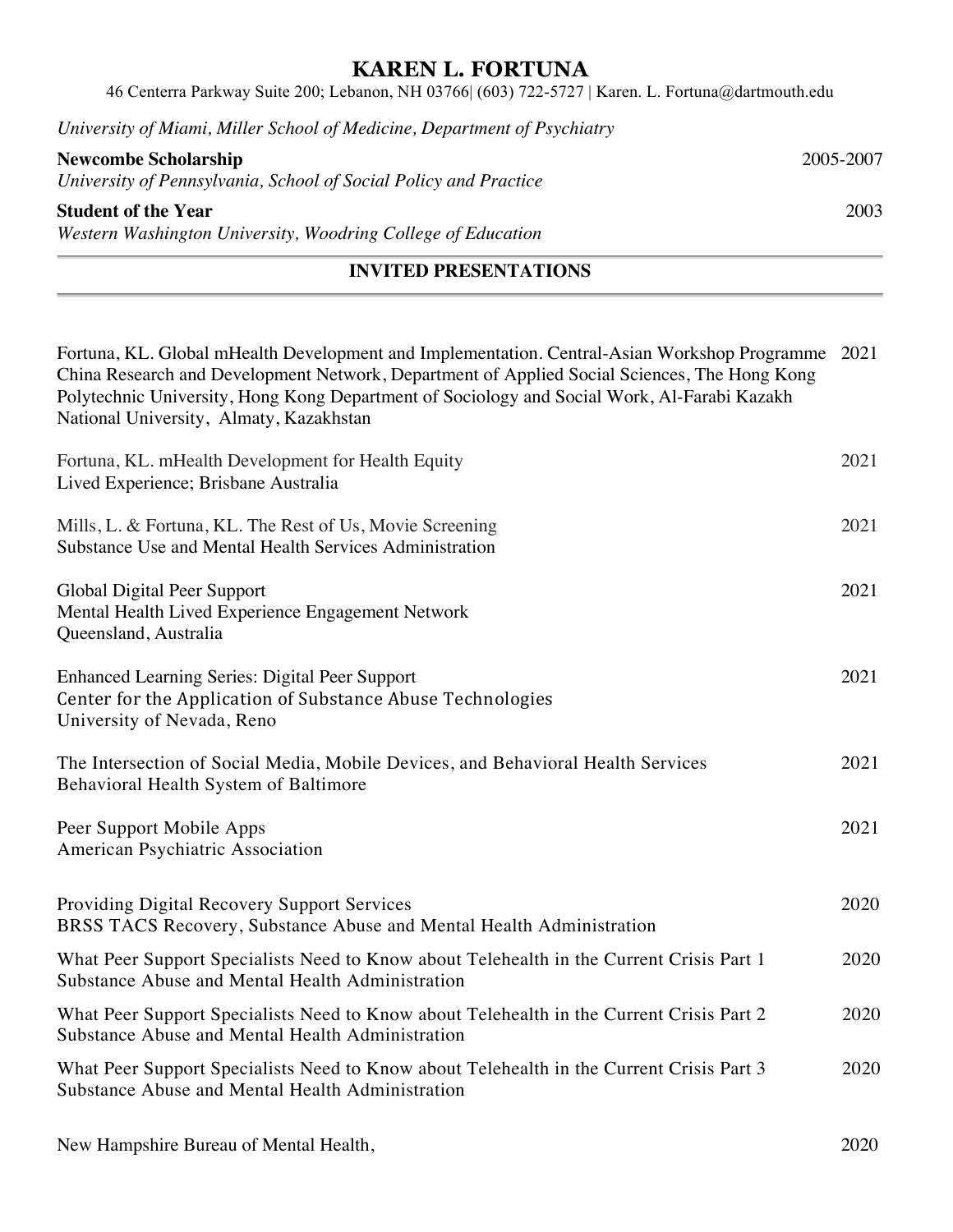46 Centerra Parkway Suite 200; Lebanon, NH 03766| (603) 722-5727 | Karen. L. Fortuna@dartmouth.edu

Mental Health Planning & Advisory Council Fall Meeting Concord, NH

| Designing eHealth Applications to Promote Accessibility<br>for Persons With Severe Mental Illness and Mild Cognitive Impairments.<br>DALI Lab: Dartmouth College<br>Hanover, NH                                                                                      | 2020 |
|----------------------------------------------------------------------------------------------------------------------------------------------------------------------------------------------------------------------------------------------------------------------|------|
| <b>Advancing Science through Patient Partners</b><br>Temple University<br>Philadelphia, PA                                                                                                                                                                           | 2019 |
| Peer Support: a Human Factor to Enhance Engagement in Digital Health<br><b>Behavior Change Interventions</b><br>University of Pennsylvania<br>Philadelphia, PA                                                                                                       | 2019 |
| Co-Production of Digital Smartphone Applications with Vulnerable Populations<br>University of California, Los Angeles<br>Los Angeles, CA                                                                                                                             | 2019 |
| Older Adult with Behavioral Health Needs Crisis Planning<br>Elder Association of Massachusetts; Massachusetts State Government<br>Boston, MA                                                                                                                         | 2019 |
| Technology and the Role of Older Adult Peer Support<br>Oregon Consumer Advisory Council; Oregon State Government<br>Portland, OR                                                                                                                                     | 2019 |
| Older Adult Peer Support Specialists Work Satisfaction Scale<br>Sloan Research Network on Aging & Work<br>Harvard Center for Population Development and Studies,<br>T. H. Chan School of Public Health at Harvard University<br>Boston, MA                           | 2019 |
| Addressing Elder Mental Health with Technology– Current Work and Future Opportunities<br>Massachusetts Home Care: Annual Conference<br>Boxboro, MA                                                                                                                   | 2019 |
| Academic and Community Partnerships for Older Adult Services Research<br><b>NASMHPD Older Persons Division, National Webinar</b>                                                                                                                                     | 2019 |
| Application of Community-Engaged Research with Peer-delivered Mobile Health<br>Intervention to Address Early Mortality in Persons with Serious Mental Illness<br>Bridging the Divide: Mental Health and Cancer Care<br><b>Harvard University</b><br><b>Boston MA</b> | 2019 |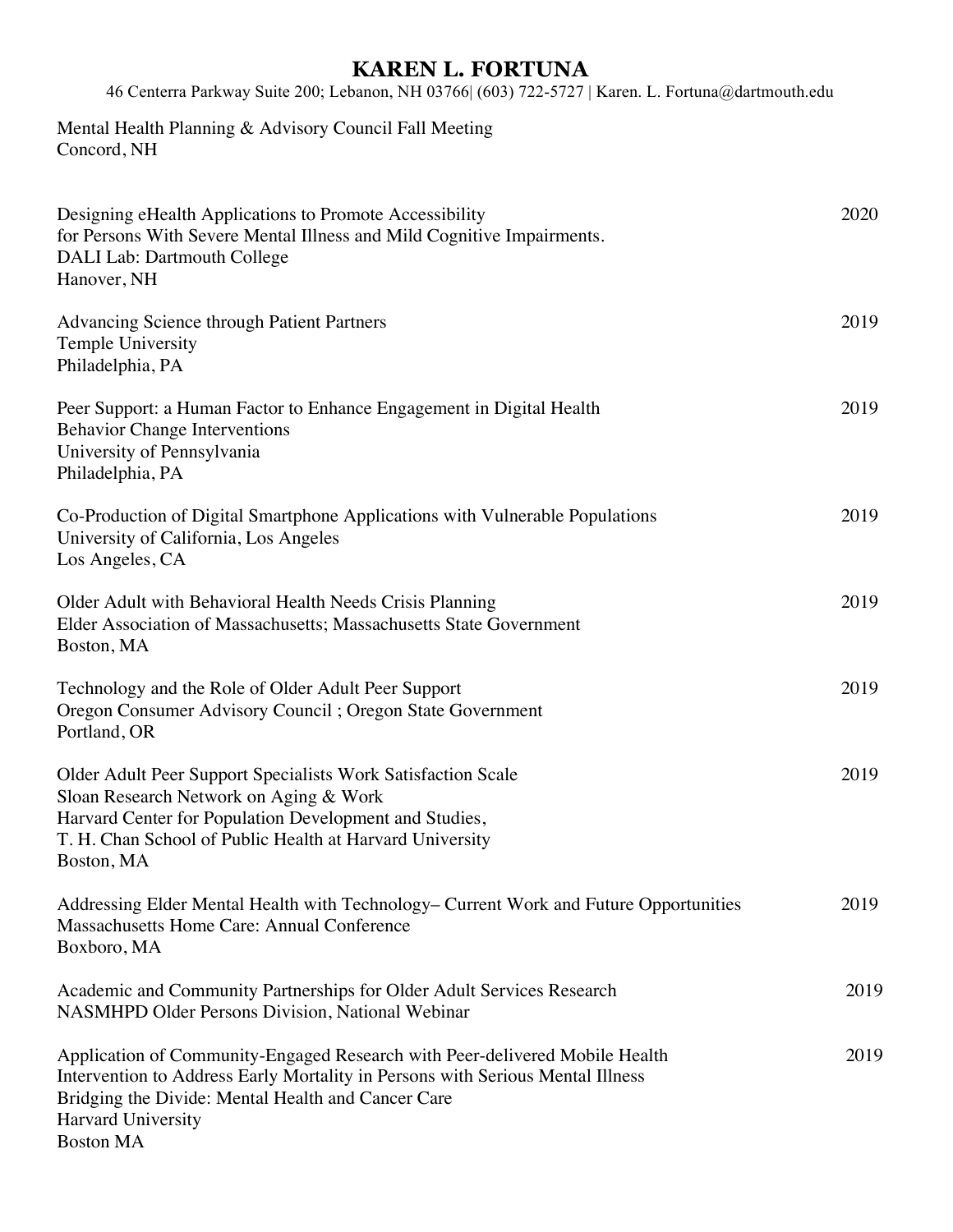| 46 Centerra Parkway Suite 200; Lebanon, NH 03766 (603) 722-5727   Karen. L. Fortuna@dartmouth.edu                                                                                                                                                                                   |      |
|-------------------------------------------------------------------------------------------------------------------------------------------------------------------------------------------------------------------------------------------------------------------------------------|------|
| Implications of Asynchronous Technology in Digital Mental Health Engagement<br>Research Center for Parents with Disabilities at the Heller School,<br><b>Brandeis University</b><br>Waltham, MA                                                                                     | 2019 |
| Peer-Delivered and Technology-Supported Medical and Psychiatric<br>Self-Management to Reduce Psychiatric Distress and Risk Factors Linked to Mortality<br>VISN5 Mental Illness Research Education and Clinical Center Science Meeting,<br>Veteran's Administration<br>Baltimore, MD | 2019 |
| Application of Community-Engaged Research to inform the Development and Implementation<br>of a Peer-delivered Mobile Health Intervention for Adults with Serious Mental Illness<br>Brown University School of Public Health<br>Providence, RI                                       | 2018 |
| Community-Engaged Research with Patients<br>Center for Technology and Behavioral Health,<br>Dartmouth College<br>Lebanon, NH                                                                                                                                                        | 2018 |
| The Role of Social Work in Medical Research<br>Gerontological Society of America<br>Boston, MA                                                                                                                                                                                      | 2018 |
| Grand Rounds: Integrated Illness Management and Recovery: Using Mobile Health to Enhance<br>the Delivery of an Evidence Based Practice<br>State of New Hampshire, New Hampshire Hospital<br>Concord, NH                                                                             | 2018 |
| Peer and Technology-Supported Self-Management Training for<br>Adults with Serious mental Illness. Center for Technology and Behavioral Health,<br>Dartmouth College<br>Lebanon, NH                                                                                                  | 2018 |
| Technology and Geriatric Psychiatry; Roundtable Discussion; American Association<br>of Geriatric Psychiatry Annual Meeting 2018<br>Honolulu, HI                                                                                                                                     | 2018 |
| Peer-delivered and Technology-Assisted Self-Management Training for<br>Older Adults with Serious mental Illness. College of Public Health,<br>Temple University, Philadelphia, PA                                                                                                   | 2017 |
| Peer and Technology Supported Integrated Medical<br>and Psychiatric Self-management Intervention for Adults with Serious Mental Illness.<br>Department of Mental Health Older Adult Mental Health Collaborative<br>Boston, MA                                                       | 2016 |

Advanced Research Method Seminar Concurrent and Predictive 2016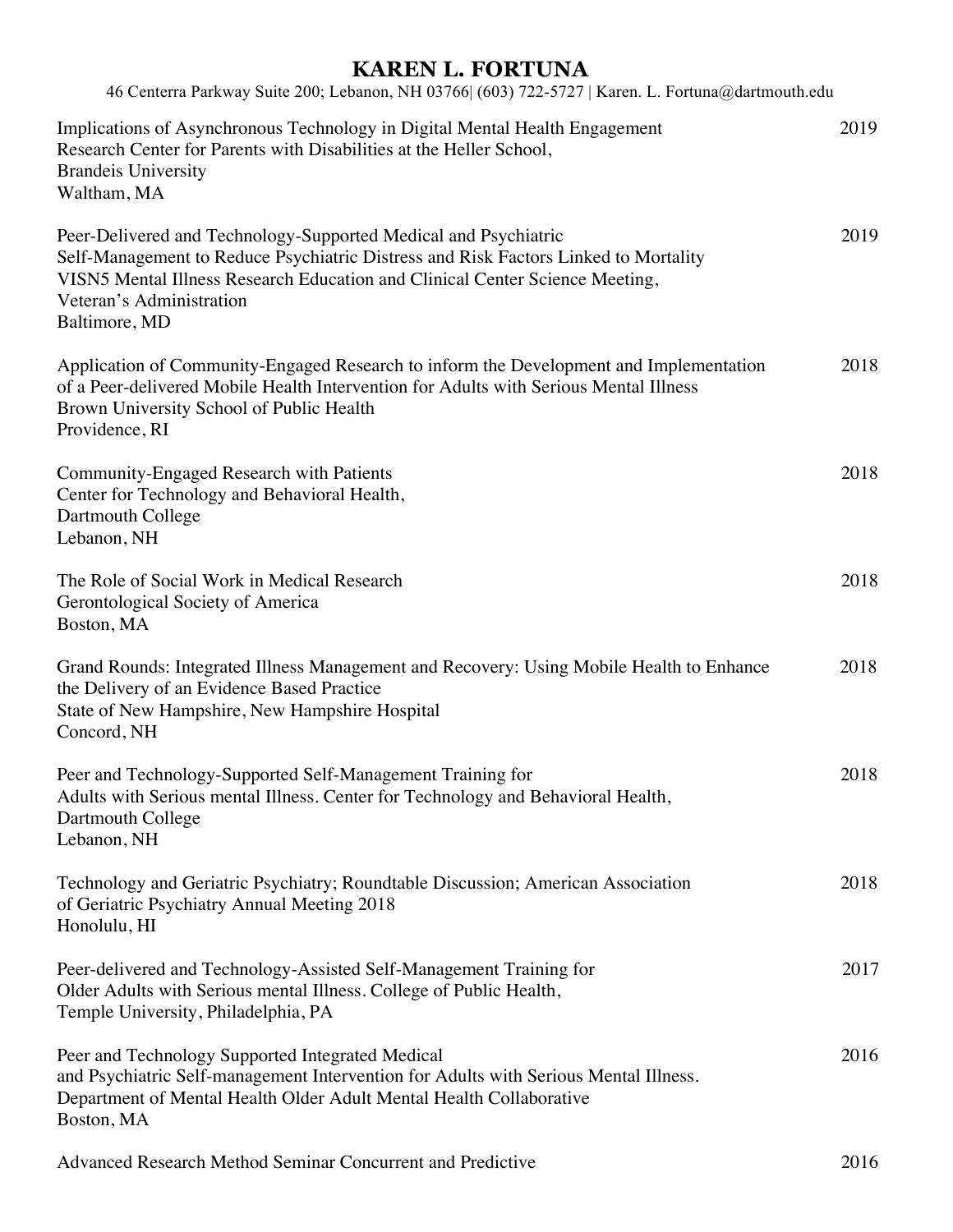46 Centerra Parkway Suite 200; Lebanon, NH 03766| (603) 722-5727 | Karen. L. Fortuna@dartmouth.edu

Validity of Functioning Instruments with Middle-Aged and Older Adults with Serious Mental Illness. Dartmouth College, Department of Psychiatry Hanover, NH

| Epidemiology and Public Health 632 Transforming the Healthcare              | 2015 |
|-----------------------------------------------------------------------------|------|
| Delivery System through Technology.                                         |      |
| Miller School of Medicine, Department of Public Health, University of Miami |      |
| Miami, FL                                                                   |      |

#### **TEACHING EXPERIENCE \_\_\_\_\_\_\_\_\_\_\_\_\_\_\_\_\_\_\_\_\_\_\_\_\_\_\_\_\_\_\_\_\_\_\_\_\_\_\_\_\_\_\_\_\_\_\_\_\_\_\_\_\_\_\_\_\_\_\_\_\_\_\_\_\_\_\_\_\_\_\_\_\_\_\_\_\_\_\_\_\_\_\_\_\_\_\_**

| <b>Ethics and Social Justice in Telemental Health Services</b><br><b>Boston College, School of Social Work</b>                                                        | 2021      |
|-----------------------------------------------------------------------------------------------------------------------------------------------------------------------|-----------|
| Digital Behavioral Health Crisis Management for Older Adults During COVID-19<br>Boston College, School of Social Work                                                 | 2020      |
| <b>Behavioral Health Crisis Management for Older Adults with Serious Mental Illness</b><br><b>Boston University, Department of Social Work</b>                        | 2019      |
| Health Sciences 3102 Developing Health Promotion Interventions Using Social Media<br>Florida Atlantic University, Department of Exercise Science and Health Promotion | 2015      |
| Social Work 4101 Human Behavior in the Social Environment<br>Florida Atlantic University, Department of Social Work                                                   | 2014-2015 |
| <b>Social Work 4151 Family Violence</b><br>Florida Atlantic University, Department of Social Work                                                                     | 2014-2015 |
| <b>Social Work 4101 Communities and Organizations</b><br>Florida Atlantic University, Department of Social Work                                                       | 2014-2015 |

#### **PUBLICATIONS**

1. **Fortuna, KL**., Hudson, M., Myers, A., Kadakia, A., Rivera, J., Nutz, T (in press). How Can We Achieve Health Equity? Revisit the Premise Informing the Scientific Method. *Health Expectations.*

2. **Fortuna, KL**, Myers, A, Brinen, A, Mois, G. Hamilton, J, Jenkins-Morales, M. & Bartels, SJ. [in press]. Advancing the Science of Recovery: The Utility of the Recovery Assessment Scale in the Prediction of Self-Directed Health and Wellness Outcomes in Adults with a Diagnosis of a Serious Mental Illness. *Psychiatric Quarterly.*

3. Storm, M. & **Fortuna, KL**. (in press). Stakeholders' Perspectives on Partnering to Inform the Software Development Lifecycle of Smartphone Applications for People with Serious Mental Illness. IEEE Global Humanitarian Technology Conference.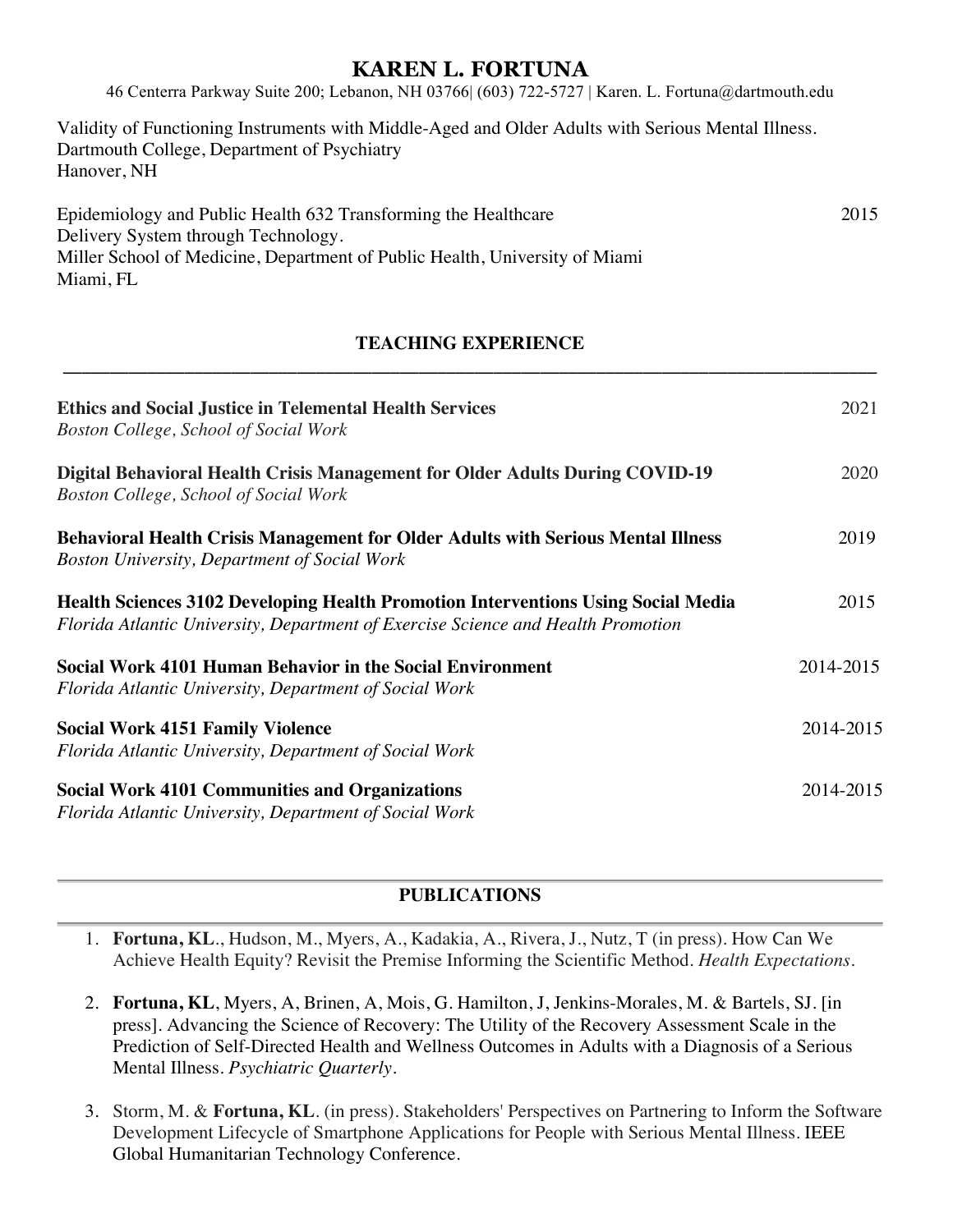- 4. Fortuna, KL, Walker, R, Marceu, S, Pratt, S, Varney, J, Thompson, S, Carter, K, Green, K, & Pringle, W. [in press]. Peer Support Specialists' Perspectives of a Standard Online Research Ethics Training: a Qualitative Study. *JMIR Formative Research.*
- 5. Collins-Pisano, C., Court, J. V., Johnson, M., Mois, G., Brooks, J. M., Myers, A. L., Muralidharan, A., Storm, M., Wright, M., Berger, N., Kasper, A., Fox, A., MacDonald, S., Schultze, S., & **Fortuna, K. L.** (in press). Introduction to Core Competencies for Digital Peer Support: Efforts to Promote Consistency and Standardization of Best Practices. *JMIR Mental Health.*
- 6. Mbao, M**.,** Zisman Ilani, Y., Gold, A., Myers, A., Walker, R., **Fortuna, K. L**. [In Print] Co-Production Development of a Decision Support Tool for Peers and Service Users to Choose Technologies to Support Recovery. *Patient Experience Journal*.
- 7. **Fortuna, KL**. et al. [in press]. Peer and Non-Peer Academic Scientists and Peer Support Specialist Community of Practice: Stakeholder Engagement to Advance the Science of Peer Support. *IEEE Global Humanitarian Technology Conference.*
- 8. Storm, M & **Fortuna, KL** (in press). Usability testing of a mobile health application for self-management of serious mental illness in a Norwegian community mental health setting. *International Journal of Environmental Research and Public Health.*
- 9. Williams, M., Myer, A., **Fortuna, KL**. (2021). Social media use, fear of crime, and perceived risk of victimization among college students attending non-residential campuses. *Journal of Criminal Justice and Popular Culture, 21*(1). 164 - 184.
- 10. Umre, E. & **Fortuna, KL**. [in press]. A national study to assess validity and psychometrics of the short kessler psychological distress scale (K6). *Psychiatric Rehabilitation Journal.*
- 11. Lim C, Moak G, **Fortuna KL**, Bianco C, Shakhau A, Bruce M, Bartels S. (in press). Attitudes and Beliefs on Aging Among Middle-Aged and Older Adults with Serious Mental Illness. *The American Journal of Geriatric Psychiatry*.
- 12. Cosco, T. & **Fortuna, KL.** (2021). COVID-19, social isolation, and the mental health of older adults: A digital catch-22. *JMIR*.
- 13. **Fortuna, KL**. (2021). Shared Wisdom: A Renaissance in Science. *American Journal of Geriatric Psychiatry.* doi: https://doi.org/10.1016/j.jagp.2021.03.010
- 14. **Fortuna, KL**, Myers, A., Brooks, J, Collins-Pisano, C, Marceau, S, Pratt, S, Lyons, K, Walker, R, Thompson, S, Greene,K, Pringle, W, & Carter, K. (in press). Co-Production of the Quality of Patient-Centered Outcomes Research Partnerships Instrument for People with Mental Health Conditions *Patient Experience.*
- 15. Myers AL, Collins-Pisano C, Ferron JC, & **Fortuna KL** (2021). Feasibility and Preliminary Effectiveness of a Peer-Developed and Virtually Delivered Community Mental Health Training Program (Emotional CPR): Pre-Post Study. *J Particip Med*, 13(1):e25867 doi: 10.2196/25867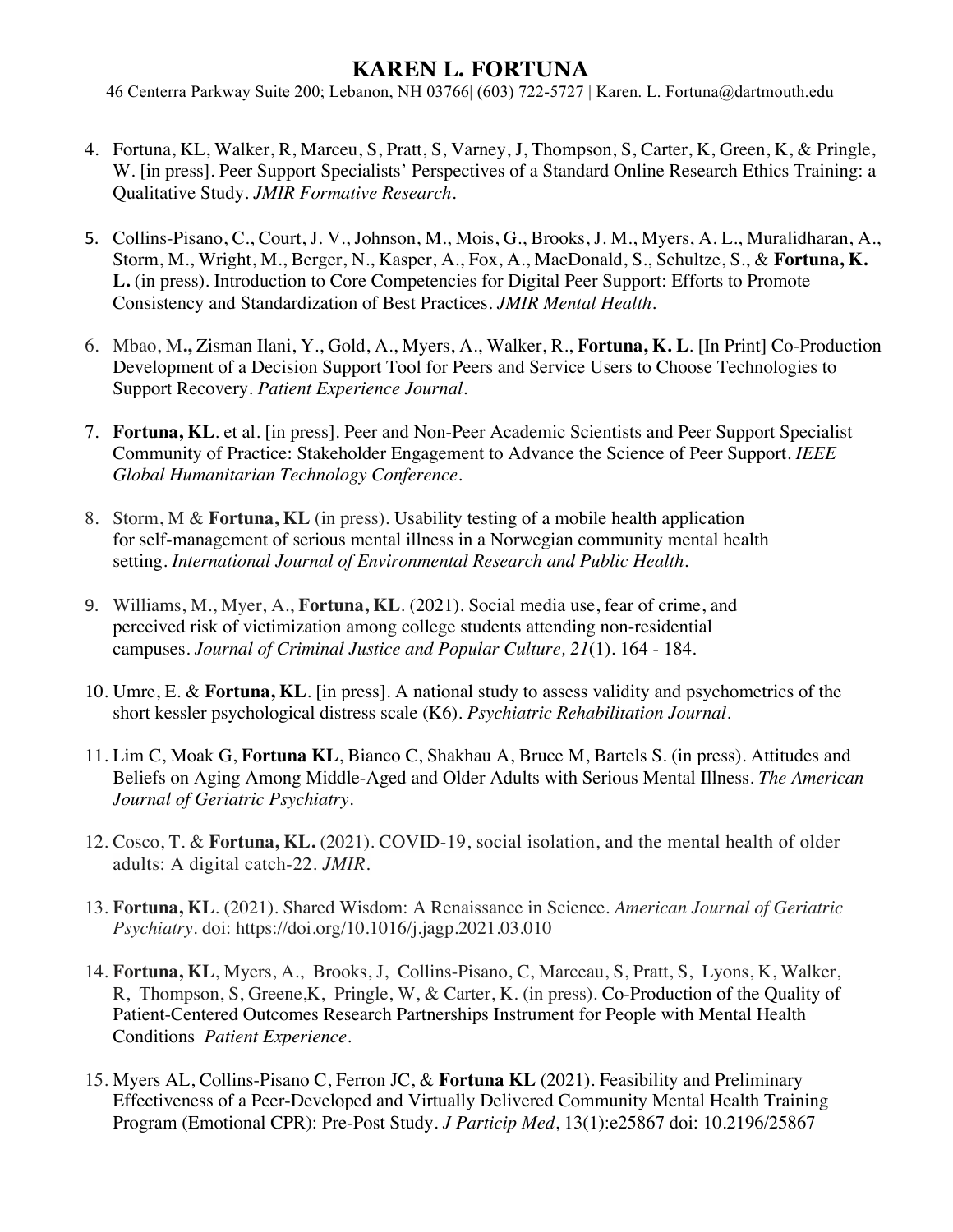- 16. Brooks, JA & **Fortuna, KL**. [in press]. Key components of recovery predict occupational performance and health in peer support specialists. *Psychiatric Rehabilitation Journal*.
- 17. Seo, LM, Petersen, C., Halter, R., Kotz, D., **Fortuna, KL**, & Batsis, J. (2021).. Usability assessment of a bluetooth-enabled resistance exercise band among young adults. *Health Technology.* http://dx.doi.org/10.21037/ht-20-22
- 18. Mbao, M, Collins-Pisano, C, & **Fortuna, KL**. (2021). Older adult peer support specialists' age-related contributions to an integrated medical and psychiatric self-management intervention: A qualitative study of text message exchanges. *JMIR: Formative Research,* 2;5(3):e22950. doi: 10.2196/22950.
- 19. Umucu, E, **Fortuna, KL**, Morrison, B, Huck, G, Deiches, J, Chan, F, & Brooks, JM. [in press]. Selfdetermination, vocational rehabilitation, and recovery perspectives among certified peer specialists: A qualitative study. *Journal of Applied Rehabilitation Counseling*.
- 20. Digital Mental Health Digital Insights Group. (2021). Early warning signs of a mental health tsunami: A coordinated response to gather initial data insights from multiple digital services providers. *Frontiers in Digital Health.*
- 21. Lagan,S., Aquino,P Emerson,M., **Fortuna,K**, Walker,R., & Torous, J. (2020). Actionable health app evaluation: translating expert frameworks into objective metrics, *NPJ Digital Medicine*, 3: 100.
- 22. **Fortuna, KL** & Walker, R. [in press]. Mental health app evaluation: Updating the american psychiatric association's framework through a stakeholder-engaged workshop. *Psychiatric Services.*
- 23. Brooks, JM, Umucu, E, **Fortuna, KL**, Reid, C, Boockvar, K, Tracy, K, & Poghosyan, L. (2020). Prevalence of lifetime nonmedical opioid use among U.S. health center patients aged 45 years and older with psychiatric disorders. *Aging and Mental Health. https://doi.org/10.1080/13607863.2020.1855105*
- 24. **Fortuna, KL**, Williams, A, Mois, G, Bianco, C, Jason, K. [in press]. Social processes associated with health and health behaviors linked to early mortality in people with a diagnosis of a serious mental illness. *Perspectives on Psychological Science.*
- 25. **Fortuna, KL**. (2020). Community-engaged research: A starter pack for scientists. *Nature*.
- 26. **Fortuna, KL**, DiMilia, PR, Lohman, MC, Cotton, BP, Bartels, SJ, Cummings, JR, Batsis, JA, & Pratt, SI. (2020). Systematic review of behavioral health homes impact on cardiometabolic risk factors for adults with serious mental illness. *Psychiatric Services, 71* (1); 57-74.
- 27. Brewer, L, **Fortuna, KL,** Jones, C, Walker, R, Hayes, S, Patten, C, & Cooper, L. (2020). Back to the future: Achieving health equity through health informatics and digital health*. JMIR mHealth and uHealth, 8*(1): e14512.
- 28. Almeida, M, Day, A, Smith, B, Bianco, C, & **Fortuna, KL**. [in press]. Actionable items to address challenges incorporating peer support specialists within an integrated mental health and substance use disorder system: A co-designed qualitative study. *Journal of Participatory Medicine.*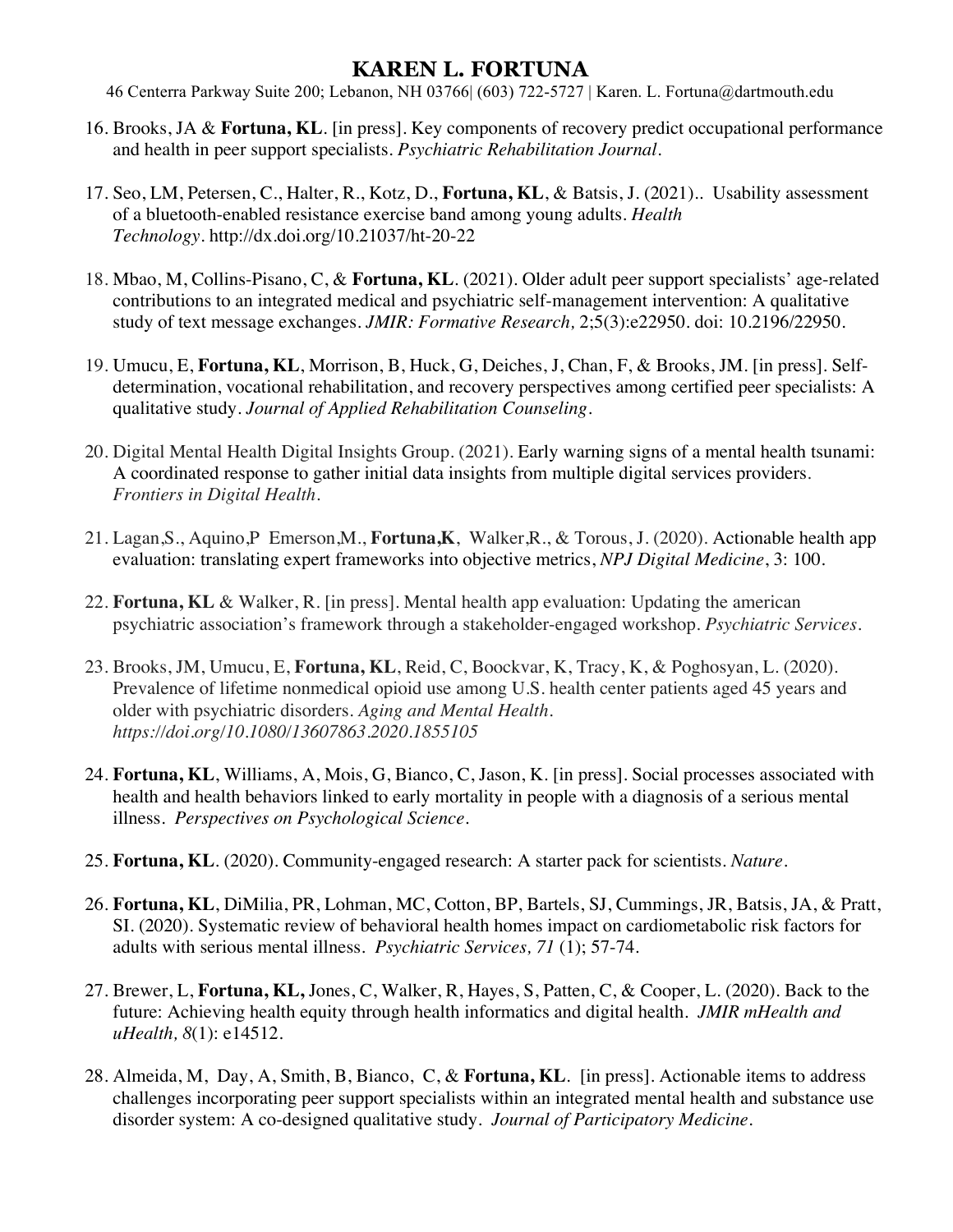- 29. Umucu, E. Reyes, A, Carrola, P, Mangadu, T, Lee, B, Brooks, J, **Fortuna, KL,** Villegas, D, Chiu, CY, & Valencia, C. [in press]. Pain intensity and mental health quality of life in Veterans with mental illnesses: The intermediary role of physical health and the ability to participate in activities. *Quality of Life Research*.
- 30. **Fortuna, KL**, Brusilovskiy, E, Snethen, G, Brooks, JM, Townley, G, & Salzer, MS. (2020). Loneliness and its association with physical health conditions and psychiatric hospitalizations in people with serious mental illness. *Social Work in Mental Health, 18* (5), 571-585.
- 31. Muralidharan, A, Peeples, AD, Hack, SM, **Fortuna, KL**, Klingaman, EA, Stahl, NF, Phalen, P, Lucksted, A, & Goldberg, RW. (2020). Peer and non-peer co-facilitation of a health and wellness intervention for adults with serious mental illness. *Psychiatric Quarterly,* https://doi.org/10.1007/s11126-020-09818-2
- 32. Brooks, JM, Umucu, E, Storm, M, Chiu, C, Wu, J, & **Fortuna, KL.** (2020). Preliminary outcomes of an older peer and clinician co-facilitated pain rehabilitation intervention among adults aged 50 Years and older with comorbid chronic pain and mental health conditions. *Psychiatric Quarterly,* doi: 10.1007/s11126-020-09831-5
- 33. Bianco, C, Myers, A, Smagula, S, & Fortuna, KL. (2020). Can smartphone apps assist people with serious mental illness in taking medications as prescribed? *Sleep Medicine. 10.1016/j.jsmc.2020.10.010*
- 34. Lagan, S, Aquino, P, Emerson, M, **Fortuna, KL**, Walker, R, & Torous, J**.** (2020). Actionable health app evaluation: Translating expert frameworks into objective metrics. *npj Digital Medicine, 3* (100).
- 35. **Fortuna, KL**, Walker, R, & Brooks, J. (2020). Strategies to impact peer support specialists' capacity to use digital peer support technology. *JMIR: Mental Health,* 7(7): e20429.
- 36. Mois, G & **Fortuna, KL**. (2020). Visioning a future of gerontological digital social work. *Journal of Gerontological Social Work, 63* (5), 412-427.
- 37. **Fortuna, KL**, Goldstein, C., Glass, H., Brooks, J. (2020). Certified peer specialists' perspective of the barriers and facilitators to mobile health engagement. *Journal of Technology in Behavioral Science.*
- 38. **Fortuna, KL**, Ferron, J, Bianco, C, Santos, M, Williams, A, Williams, M, Mois, G, & Pratt, S. (2020). Loneliness and its association with health behaviors in people with a lived experience of a serious mental illness. *Psychiatric Quarterly.*
- 39. Storm, M, **Fortuna, KL**, Brooks, J, & Bartels, S. (2020). Peer support in coordination of medical and mental health services for people with lived experience of a serious mental illness. *Frontiers in Psychiatry, 11* (365).
- 40. **Fortuna, KL,** Venegas, M, Bianco, C, Smith, B, Batsis, J, Walker, R, Brooks, J, & Umucu, E (2020). The relationship between hopelessness and risk factors for early mortality in people with a lived experience of a serious mental illness. *Social Work in Mental Health, 18* (4).
- 41. Brooks, JM, Iwanaga, K, Chan, F, Lee, B, Chen, X, Wu, J, Walker, R, & **Fortuna, KL.** (2020). Psychometric validation of the job satisfaction of persons with disabilities scale in a sample of peer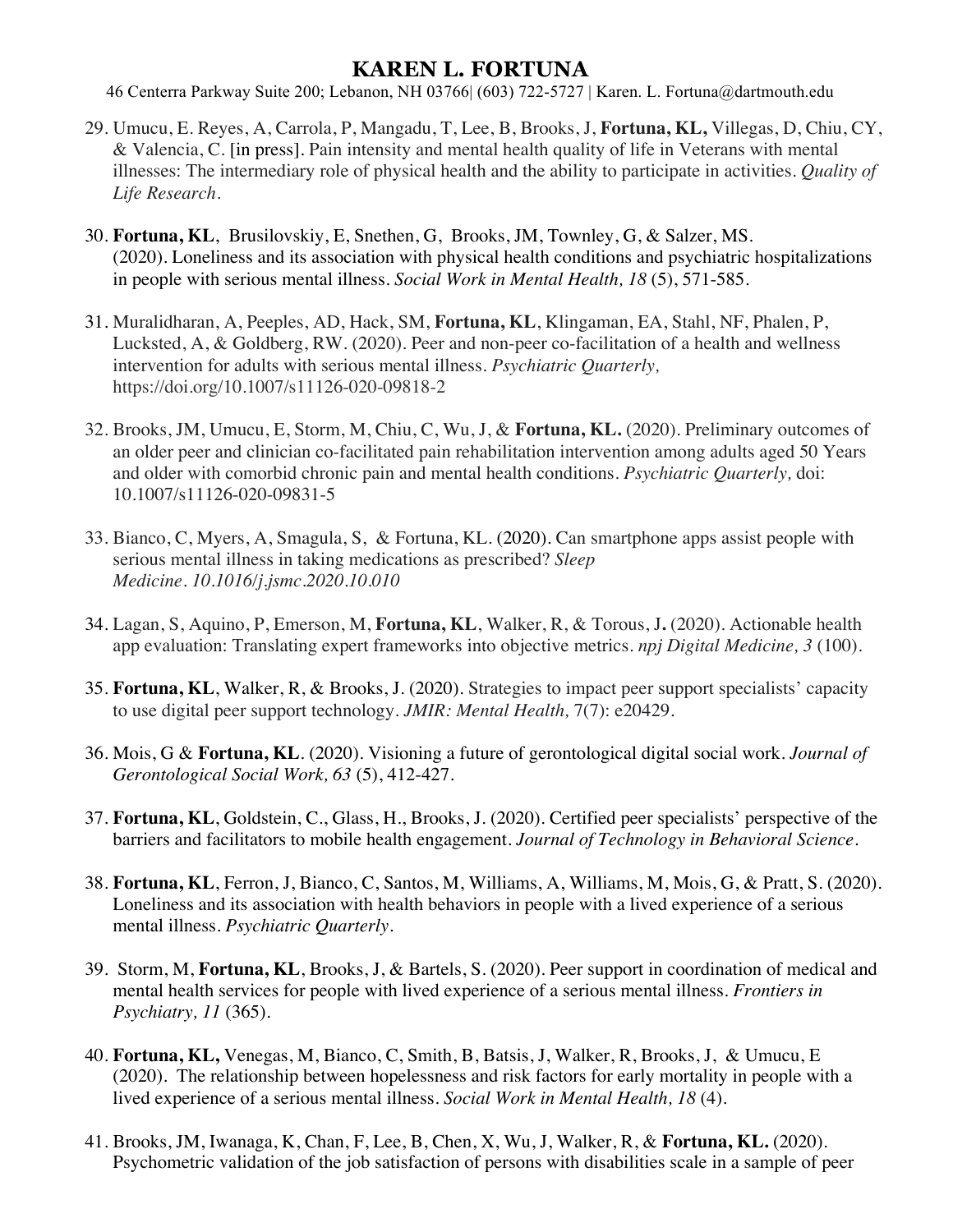46 Centerra Parkway Suite 200; Lebanon, NH 03766| (603) 722-5727 | Karen. L. Fortuna@dartmouth.edu

support specialists. *Psychiatric Rehabilitation Journal.*

- 42. **Fortuna, KL**, Naslund, JA, LaCroix, JM, Bianco, CL, Brooks, JM, Zisman-Ilani, Y, Muralidharan, A, & Deegan, P. (2020). Systematic review of digital peer support interventions for people with a lived experience of a serious mental illness. *JMIR: Mental Health, 7*(4):e16460.
- 43. Storm, M, **Fortuna, KL**, Pincus, H, Bruce, M, & Bartels, SJ. (2020). Coordination of services for people with serious mental illness and general medical conditions: Perspectives from rural northeastern United States. *Psychiatric Rehabilitation Journal, 43*(3): 234-243.
- 44. **Fortuna, KL**, Walker, R, Fisher, D, Mois, G, Allan, S, & Deegan, P. (2019). Enhancing standards and principles in digital mental health with recovery-focused guidelines for mobile, online, and remote monitoring technologies. *Psychiatric Services.*
- 45. Brooks, JM, Umucu, E, Sánchez, J, Seehusen, C, **Fortuna, KL**, Chiu, C, & Bartels, SJ. (2019). Doctor-diagnosed arthritis and self-reported physical health function among middle-aged and older adults with serious mental illness. *Journal of Nervous and Mental Disease, 207*(11): 908-912.
- 46. **Fortuna, KL,** Venegas, M, Umucu, E, Mois, G, Walker, R, & Brooks JM. (2019). The future of peer support in digital psychiatry: Promise, progress and opportunities. *Current Treatment Options in Psychiatry, 6* (3), 221-231.
- 47. **Fortuna, KL,** Torous, J, Depp, CA, Jimenez, DE, Areán, PA, Walker, R, Ajilore, O, Goldstein, CM, Cosco, TD, Brooks, JM, Vahia, IV, & Bartels, SJ. (2019). A future research agenda for digital geriatric mental health care. *American Journal of Geriatric Psychiatry, 27*(11): 1277-1285.
- 48. **Fortuna, KL,** Brooks, J, Umucu, E, Walker, R, & Chow, P. (2019). Peer support: A human factor to enhance engagement in digital health behavior change interventions. *Journal of Technology in Behavioral Science, 4*(2): 152–16.
- 49. **Fortuna, KL**, Ferron, J, Pratt, SI, Muralidharan, A, Williams, AM, Aschbrenner, KA, Deegan, PE, & Salzer, S. (2019). Unmet needs of people with serious mental illness: Perspectives from certified peer specialists. *Psychiatric Quarterly, 90*(3): 579-586.
- 50. **Fortuna, KL**, Naslund, JA, Aschbrenner, KA, Lohman, MC, Storm, M., Batsis, JA, & Bartels, SJ. (2019). Text message exchanges between older adults with serious mental illness and older certified peer specialists in a smartphone-supported self-management intervention. *Psychiatric Rehabilitation Journal, 42*(1): 57-63.
- 51. Batsis, JA, DiMilia, PR, Seo, LM, **Fortuna, KL**, Kennedy, MA, Blunt, HB, Bagley, PJ, Brooks, JM, Brooks, E, Kim, SY, Masutani, R, Bruce, ML, & Bartels, SJ. (2019). Effectiveness of ambulatory telemedicine care in older adults: A systematic review. *Journal of the American Geriatrics Society, 67*(8): 1737-1749.
- 52. Chow, P, Shaffer, K, Lohman, MC, LeBaron, V, **Fortuna, KL**, & Ritterband, L. (2019). Examining the relationship between changes in personality and depression in older adult cancer survivors. *Aging & Mental Health*. doi: 10.1080/13607863.2019.1594158
- 53. **Fortuna, KL,** Barr, PJ, Goldstein, CM, Walker, RM, Brewer, LC, Zagaria, AB, & Bartels,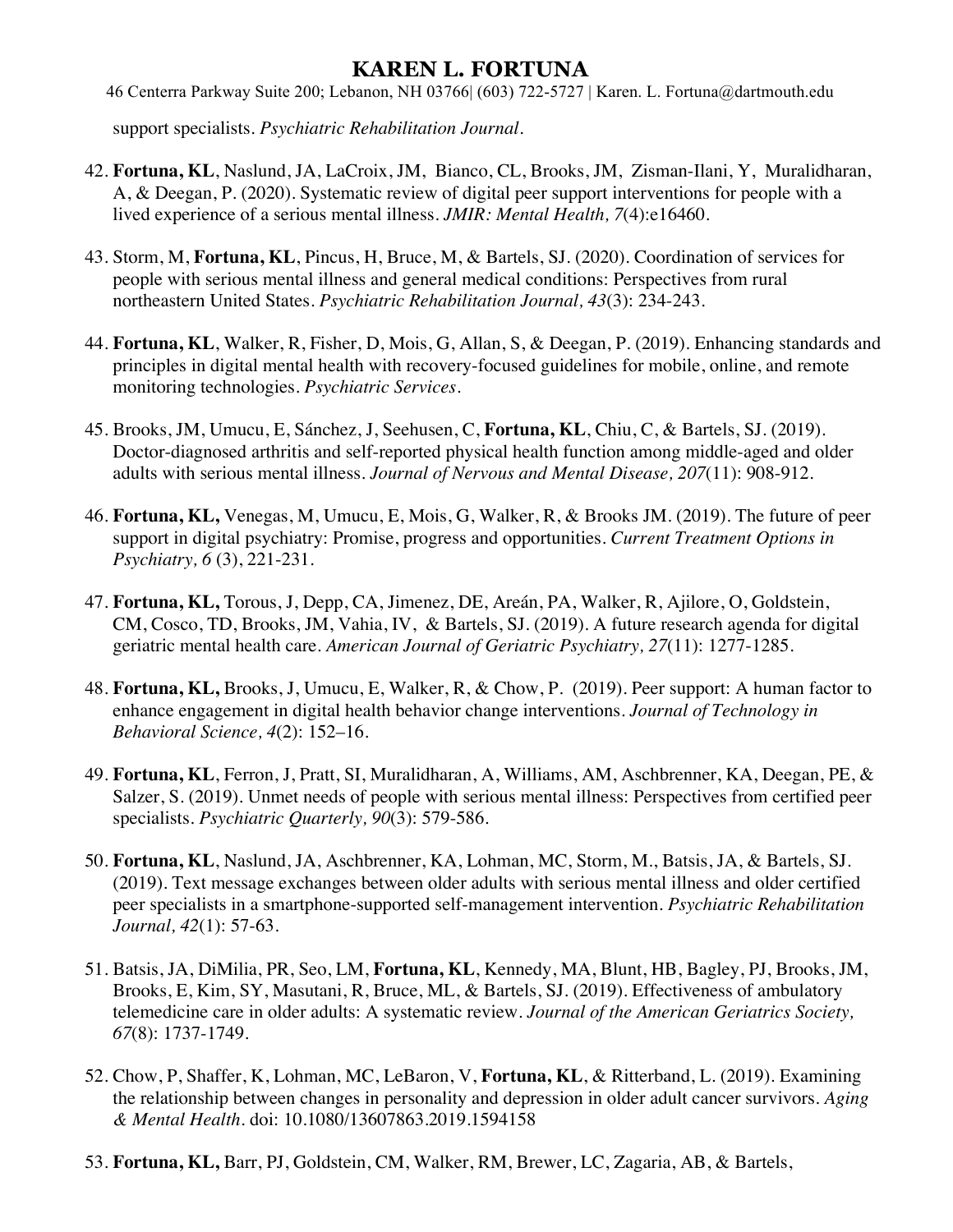46 Centerra Parkway Suite 200; Lebanon, NH 03766| (603) 722-5727 | Karen. L. Fortuna@dartmouth.edu

SJ. Application of community-engaged research to inform the development and implementation of a peer-delivered mobile health intervention for adults with serious mental illness. *JMIR: Journal of Participatory Medicine, 11*(1):e12380

- 54. Batsis, JA, Boateng, GG, Seo, LM, Petersen, CL, **Fortuna, KL,** Wechsler, EV, Peterson, RJ, Cook, SB, Pidgeon, D, Dokko, RS, Halter, RJ, & Kotz, DF. (2019). Development and usability assessment of a connected resistance exercise band application for strength monitoring. *The International Journal of Mechanical and Mechatronics Engineering, 1*3(5).
- 55. **Fortuna, KL**, Aschbrenner, KA, Lohman, MC, Brooks, J, Salzer, M, Walker, R, St George, L, & Bartels, SJ. (2018). Smartphone ownership, use, and willingness to use smartphones to provide peerdelivered services: Results from a national online survey. *Psychiatric Quarterly, 89*(4):947-956.
- 56. Batsis JA, Lohman MC, **Fortuna KL**, Liu S, Bartels SJ. (2018). Association between obesity and patient-centered measures using medical panel expenditure survey: Data from 2004-2013. *Obesity Research & Clinical Practice, 12(*5): 485–489.
- 57. **Fortuna, KL**, Storm, M, Naslund, JA, Aschbrenner, KA, Lohman, MC, Chow, PI, DiMilia, PR, & Bartels, SJ. (2018). Certified peer specialists and older adults with serious mental illness' perspectives of the impact of a peer-delivered and technology-supported self-management intervention. *Journal of Nervous and Mental Disease, 206*(11): 875-881.
- 58. Vasquez, E, Batsis, J, Lohman, M, & **Fortuna, KL**. (2018). The role of ethnic and racial disparities in mobility and physical function in older adults. *Journal of Applied Gerontology*. doi: 10.1177/0733464818780631.
- 59. **Fortuna, KL,** Storm, M., Aschbrenner, KA, & Bartels, SJ. Integration of peer philosophy into a standardized self-management mobile health intervention. *Psychiatric Quarterly, 89*(4):795-800.
- 60. Brooks, JM, Umucu, E, Huck, GE, **Fortuna, K**, Sánchez, J, Chiu, CY, & Bartels, S. Sociodemographic characteristics, health conditions, and functional impairment among older adults with serious mental illness experiencing clinical pain. *Psychiatric Rehabilitation Journal, 41*(3): 224- 233.
- 61. Brooks, JM, Kaya, C, Chan, F, Thompson, K, Cotton, B, Sánchez, J, & **Fortuna, K.** (2018). Validation of the behavioural regulation in exercise questionnaire-2 for adults with chronic pain. *International Journal of Therapy and Rehabilitation*. https://doi.org/10.12968/ijtr.2018.25.8.395
- 62. **Fortuna, KL**, DiMilia, PR, Lohman, MC, Bruce, ML, Zubritsky, CD, Halaby, MR, Walker, RM, Brooks, JM, & Bartels, SJ. (2018). Feasibility, acceptability, and preliminary effectiveness of a peerdelivered and technology supported self-management intervention for older adults with serious mental illness. *Psychiatric Quarterly, 89*(2): 293-305.
- 63. **Fortuna**, **KL**, Lohman, MC, Batsis, JA, DiNapoli EA, DiMilia PR, Bruce, ML, & Bartels SJ. (2018). Patient experience with healthcare services among older adults with serious mental illness compared to the general older population. *The International Journal of Psychiatry in Medicine*, *52*(4-6): 381–398.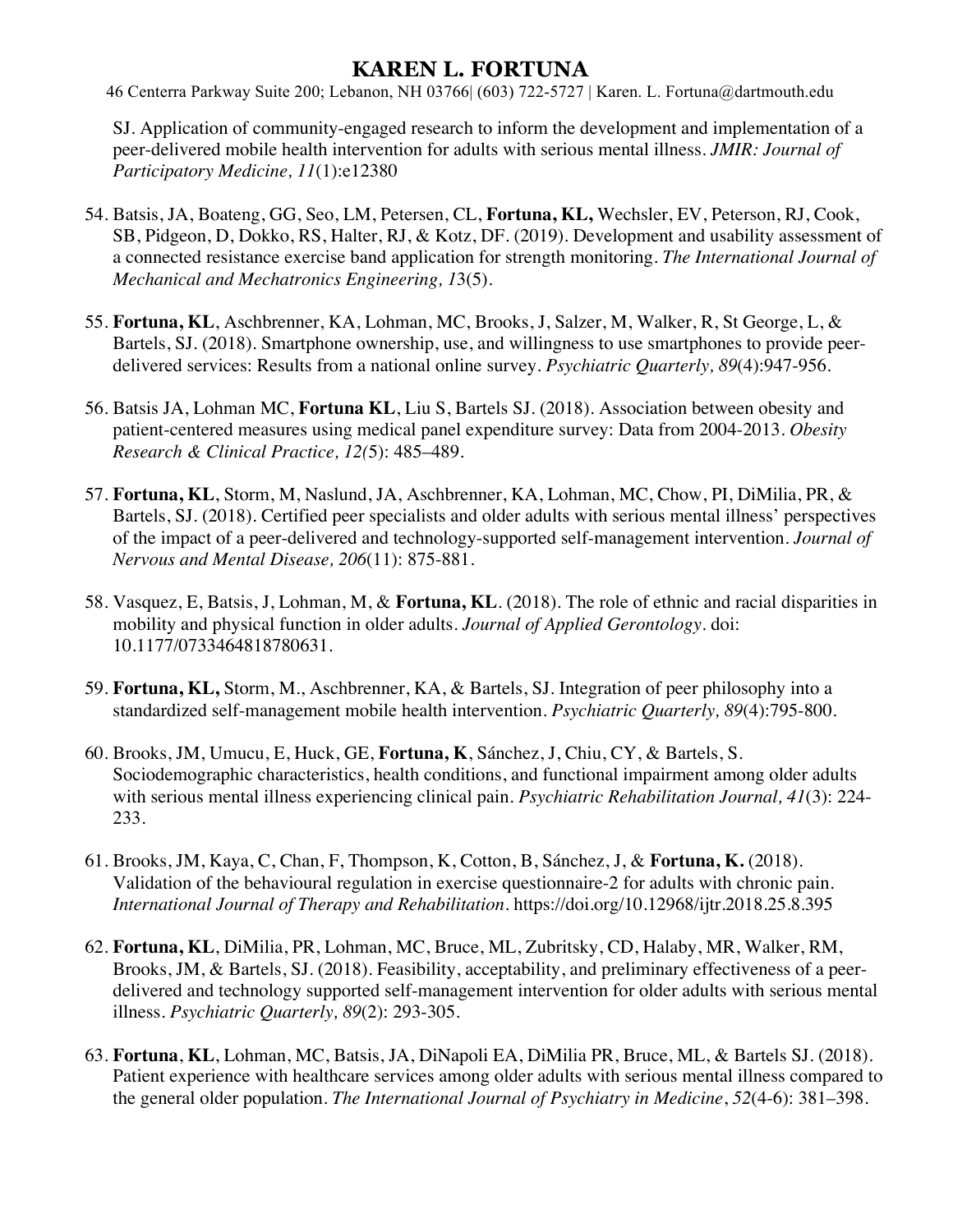- 64. Bartels, SJ, DiMilia, PR, **Fortuna, KL**, & Naslund, JA. (2018). Integrated care for older adults with serious mental illness and medical comorbidity: Evidence-based models and future research directions. *Psychiatric Clinics of North America, 41*(1): 153–164.
- 65. Batsis, J, Lohman, MC, **Fortuna, KL,** & Bartels, SJ. (2018). Body mass index and rural status on self-reported health in older adults: 2002-2012 Medicare expenditure panel survey. *Journal of Rural Health, 34*(Suppl 1): s56–s64.
- 66. Lohman, MC, Cotton, BP, Zagaria, AB, Bao, Y, Greenberg, RL, **Fortuna**, **KL**, & Bruce, ML. (2017). Hospitalization risk and potentially inappropriate medications among Medicare home health nursing patients. *Journal of General Internal Medicine, 32*(12), 1301-1308.
- 67. Rugguano, N, Brown, E, & **Fortuna, KL**. (2017). Adult day service providers: Untapped potential for care coordination. *Nursing and Health Sciences Research Journal.*
- 68. **Fortuna, KL**, Lohman, MC, Bruce ML, & Bartels, SJ. (2017). Utility of functioning measures in the prediction of independent living status in older adults with serious mental illness. *International Journal of Geriatric Psychiatry, 33*(2): 423–431.
- 69. **Fortuna**, **KL**, Gill, L, Lohman, MC, Bruce, ML, & Bartels, SJ. (2017). Adaptation and usability of an integrated medical and psychiatric self-management smartphone application for older adults with serious mental illness. *American Journal of Geriatric Psychiatry, 25*(8): 819–828.
- 70. **Fortuna**, **KL**, Lohman, MC, & Bartels, SJ. (2017). A Peer and technology supported selfmanagement intervention. *Psychiatric Services, 68*(4): 420-420.
- 71. Cotton, BP, Lohman, MC, Brooks, JM, **Fortuna, KL,** Greenberg, R, Bao, Y, & Bruce, ML. (2017). Prevalence of and factors related to controlled prescription medication among Medicare home health recipients. *American Homecare Now*, *35*(6), 304-313.
- 72. Rolin, S, Aschbrenner, K, **Fortuna, KL**, Scherer, E. & Bartels, SJ. (2017). Characteristics and service use of older adults with schizoaffective disorder versus older adults with schizophrenia and bipolar disorder. *American Journal of Geriatric Psychiatry, 25*(9): 941-95.
- 73. Lohman, MC, **Fortuna**, **KL**, Yeomans, F, Cherico, S, & Christ, W. (2017). Resources and barriers for borderline personality disorder: Perspectives of care seekers. *Psychiatric Services, 68*(2): 167-172.
- 74. Lohman, MC, **Fortuna**, **KL**, & Bruce, ML. (2017). Incorporating persistent pain in phenotypic frailty measurement improves predictor of adverse health outcomes. *Journals of Gerontology: Medical Sciences*. doi: 10.1093/gerona/glw212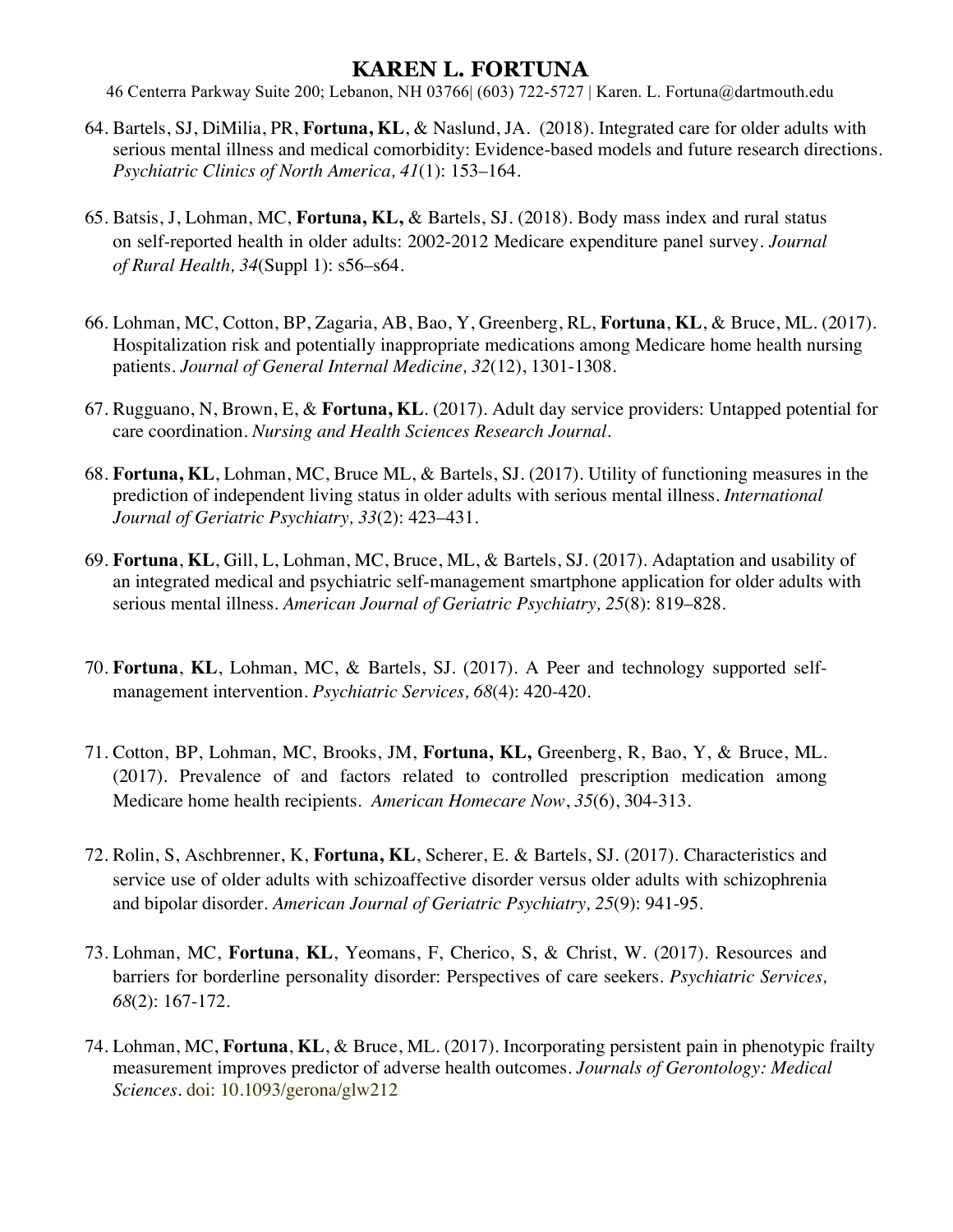- 75. Naslund, JA, **Fortuna**, **KL**, McHugo, GJ, Aschbrenner, KA, Marsch, LA, & Bartels SJ. (2017). Lifestyle interventions for weight loss among overweight and obese adults with serious mental illness: A systematic review and meta-analysis. *General Hospital Psychiatry, 47*:83-102.
- 76. **Fortuna**, **KL**, Naslund, J, Bruce, MC, & Bartels, SJ. (2016). Systematic review of integrated medical and psychiatric self-management interventions for adults with serious mental illness. *Psychiatric Services, 67*(11):1213-1225.
- 77. Di Napoli, E. Bramoweth, A, **Fortuna**, **KL**, & Kasckow, J. (2016). Mood disorders in middleaged and older veterans with multimorbidity. *Journal of Aging and Health, 29*(4): 657–668.
- 78. DiNapoli, E, Cinna, C, **Fortuna**, **KL**, Fox, L, Appelt, C, & Kasckow, J. (2016). Mental health treatment preferences and challenges of living with multimorbidity from the Veteran perspective. *International Journal of Geriatric Psychiatry, 31*(10):1097-104.
- 79. Brown, E, Ruggiano, N, Page, T, Roberts, L, Hristidis, V, **Fortuna**, **KL**, & United Home Care (2016). Care heroes web and Android apps for dementia caregivers: A feasibility study. *Research in Gerontological Nursing, 9*(4), 193-203. doi:http://dx.doi.org/10.3928/19404921- 20160229-02
- 80. **Fortuna, KL**, Thomlison, B, & Ruggiano, N. (2016). Transforming mental health services to address gender disparities in depression risk factors. *Journal of Women and Aging, 28*(6):521- 529.
- 81. Ruggiano, N, Shtompel, N, **Fortuna, KL**, & Sias, K. (2015). The role of transportation in health self-management among older adults with chronic conditions. *Behavioral Medicine, 24.*
- 82. Dillon, F. & **Fortuna, KL.** (2015). Measurement equivalence of short inventory of problemsrevised across drug abusing adult outpatient racial groups. *Journal of Ethnic & Cultural Diversity in Social Work, 24*(2), 109-129. doi: 10.1080/15313204.2014.977985
- 83. Ruggiano, N, **Fortuna**, **KL**, & Shtompel N. (2014, Epub). "If I don't like the way I feel with a certain drug, I'll tell them." Older adults' experiences with self-determination and health selfadvocacy. *Journal of Applied Gerontology*.
- 84. Shtompel, N, Ruggiano, N, & **Fortuna**, **KL**. (2014) Negative feelings and help seeking among older adults with chronic conditions. *Journal of Gerontological Social Work, 57*(8), 810-24. doi: 10.1080/01634372.2014.898008
- 85. Beaulaurier, R, **Fortuna, KL,** Lind, D, & Emlet, C. (2014). Attitudes and stereotypes about older women and HIV risk. *Journal of Women and Aging, 26*(4), 351-68. doi: 10.1080/08952841.2014.933648.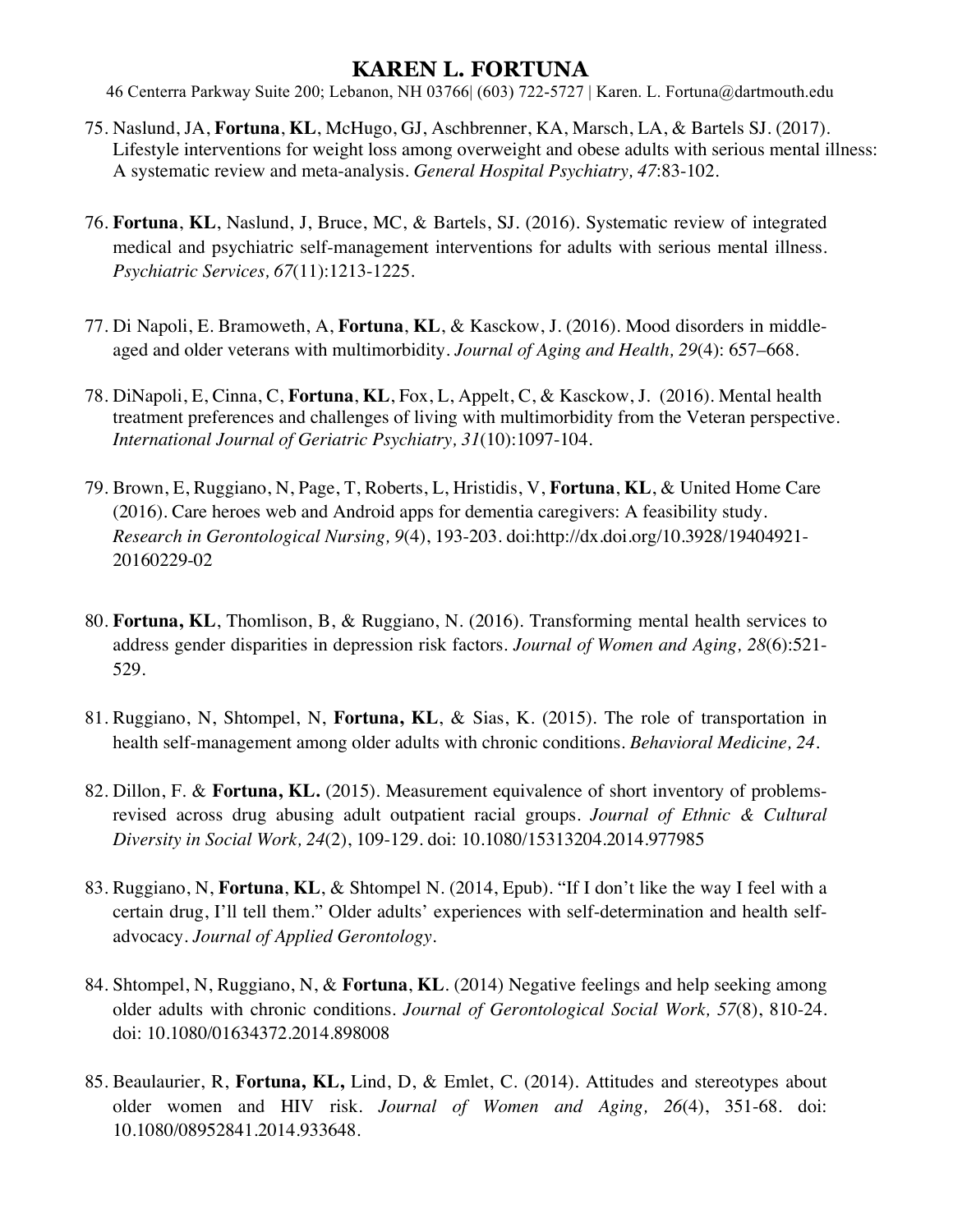46 Centerra Parkway Suite 200; Lebanon, NH 03766| (603) 722-5727 | Karen. L. Fortuna@dartmouth.edu

86. Rothbard, A, Chhatre, S, Zubritsky, C, **Fortuna, KL**, Dettwyler, S, Henry, RJ, & Smith, M. (2012). Effectiveness of a high end users program for persons with psychiatric disorders. *Community Mental Health Journal, 48*(5), 598-603.

#### **Book Chapters**

- 1. **Fortuna, KL** & Bianco, C. *Integrated Medical and Psychiatric Self-Management Smartphone Technologies for Older Adults with Serious Mental Illness*. In: The Neuroscience of Aging. Eds: Preedy, V. [in press].
- 2. Bartels SJ, DiMilia PR, **Fortuna KL**. *Delivering late life mental health services: Current strategies and future directions.* In: Palgrave Handbook of American Mental Health Policy. Eds: Goldman HH, Frank RG, Morrissey JP. [in press].
- 3. Bartels, SJ, **Fortuna**, **KL**, & Naslund, J. *Older Adults and Serious Mental Illnesses: Schizophrenia and Other Late Life Psychoses*. In D. Segal, S. Qualls, & M. Smyer. (Eds.) Aging and mental health.  $(3<sup>rd</sup>$ ed.). West Sussex, United Kingdom: Blackwell Publishers.

#### **Editor**

- 1. *Journal of Participatory Medicine*, Editorial Board
- 2. American Journal of Geriatric Psychiatry, Editorial Board
- 3. Research on Social Work Practice, Editorial Board
- 4. Section Editor: Healthcare and Older Adults: *Springer Encyclopedia of Gerontology and Population Aging*
- 5. International Editorial Advisor*: British Journal of Social Work*
- 6. Section Editor: *American Journal of Geriatric Psychiatry; Shared Wisdom*

#### **PRESENTATIONS AND ABSTRACTS**

- 1. **Fortuna, KL** & Gocinski, AM. Older Adults and Mental Health. ADvancing States. Virtual. January 27, 2021.
- 2. **Fortuna, KL** & Gocinski, AM. Older Adults and Technology. ADvancing States. Virtual. January 20, 2021.
- 3. **Fortuna, KL** & Gocinski, AM. Older Adult Crisis Management. ADvancing States. Virtual. January 13, 2021.
- 4. **Fortuna, KL**. Peer support telehealth and the use of other technologies for healthcare delivery. Center for the Application of Substance Abuse Technologies, University of Nevada. December 2020.
- 5. Storm, M., Fjellsaa, M., Skjearpe, JN, **Fortuna, KL**, & Myers, AL. User-testing and co-designing a mobile application for self-management of serious mental illness and service integration in Norway. Virtual. 30<sup>th</sup> European Association for Research on Services International Conference. January 2020.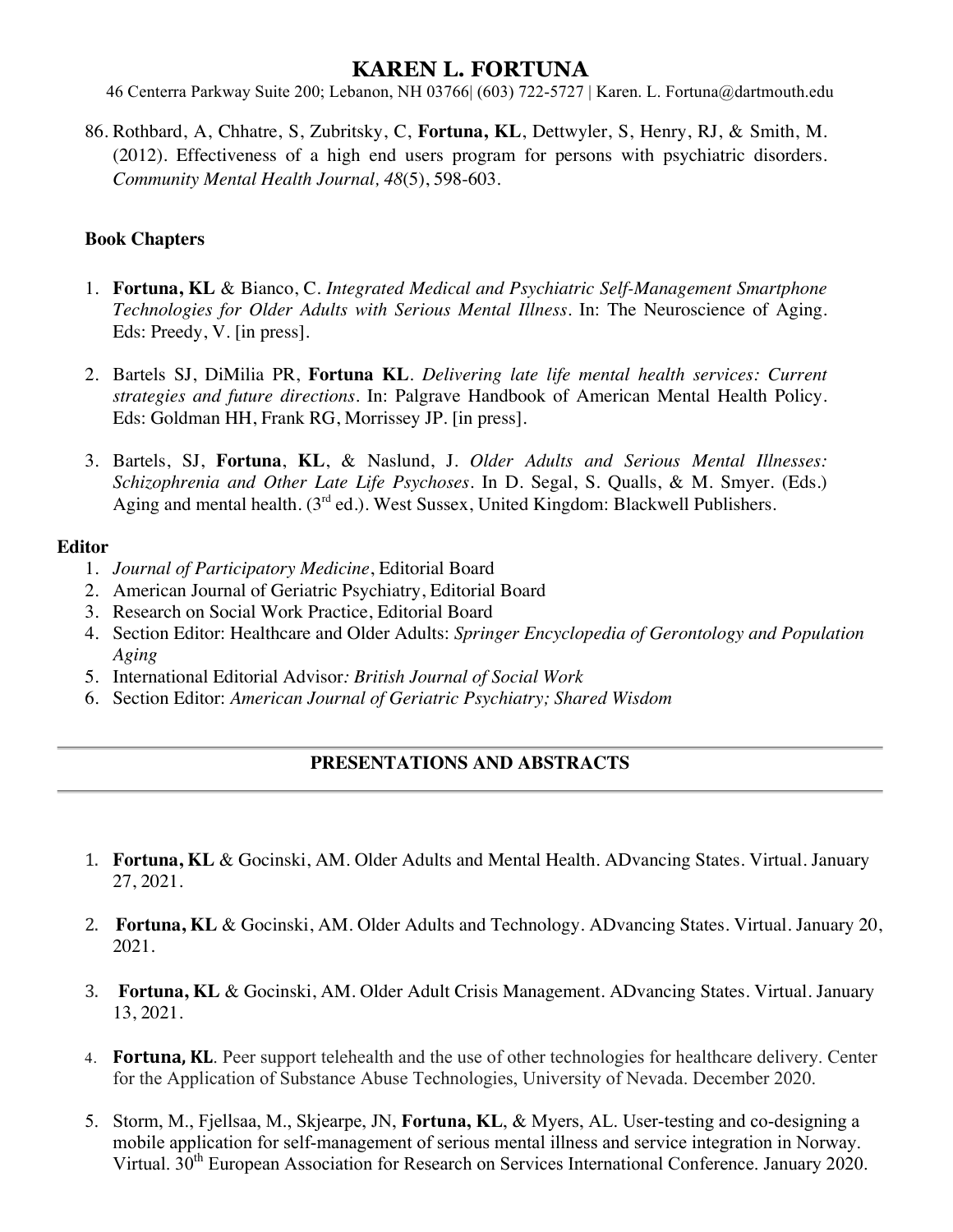- 6. **Fortuna, KL** & Myers, AL. (2020). Peer Support Specialists' and Service Users' Perspectives of Digital Mental Health Privacy and Ethics. Magellan Health. Virtual. September 2020.
- 7. **Fortuna, KL**. & Myers, A. (2020). Strategies to Increase Peer Support Specialists' Capacity to Use Digital Technology in the Era of COVID-19: Pre-Post Study of the Digital Peer Support Certification. 2020 New Hampshire Behavioral Health Summit in Concord, NH. November 2020.
- 8. Myers, A. & **Fortuna, KL**. (2020). Barriers and Facilitators for Older Adults with Serious Mental Illness to Accessing and Utilizing Medicaid Smartphone Services. Gerontological Society of America for the 2020 Annual Scientific Meeting.
- 9. Myers, AL. & **Fortuna, KL**. Barriers and facilitators to accessing Medicaid smartphone services: a mixed-methods exploration into the perspectives of peer support specialists and patients with serious mental illness (SMI). Academy Health. Virtual. 2020.
- 10. **Fortuna KL**. Recent Advances in Late Life Schizophrenia Research. American Association for Geriatric Psychiatry's 2020 Annual Meeting in San Antonio, TX. March 2020.
- 11. **Fortuna, KL**. & Walker, R. Translating Patient Voice in the Co-Production of Digital Health Technologies. Technology in Psychiatry Summit in Boston, MA. October 2019.
- 12. **Fortuna, KL**, Venegas, M., Umucu, E., Mois, G., Walker, R., Brooks, J. The Future of Digital Peer Support: Promise, Progress, and Opportunities. International Association of Peer Supporters Annual Conference in San Diego, CA. October 2019.
- 13. Paul P, **Fortuna KL,** Bruce, ML. Piloting Online Decision Support for Individuals Completing Depression Screening with Mental Health America. 10th International Shared Decision Making Conference in Quebec City, Quebec, Canada. September 2019.
- 14. Storm, M, **Fortuna KL**, & Bartels, SJ. Translation of Peer-supported Digital Health Tools for Norway. Nordic Network for Health Policy, Health Management, and Health Services Research; Uppsala, Sweden. May 2019.
- 15. **Fortuna, KL.** Ecological Momentary Assessments in Peer-Supported digital health programs. Digital Tools in Geropsychiatry: From Research to Patient Care Symposium. American Association of Geriatric Psychiatry. Atlanta, GA. March 2019.
- 16. Bartels, SJ, Pratt SI, Aschbrenner, KA, & **Fortuna KL**. Accelerating translation of self-management strategies through automated telehealth and mHealth to reduce health disparities for high-risk populations. 11th Annual Conference on the Science of Dissemination and Implementation in Health. Washington DC. December 2018.
- 17. Batsis, JA, **Fortuna, KL**, & Kotz, D. Connected resistance exercise band application for strengthmonitoring. ICBAN 2019 : 21st International Conference on Body Area Networks. New York, NY. June 2019.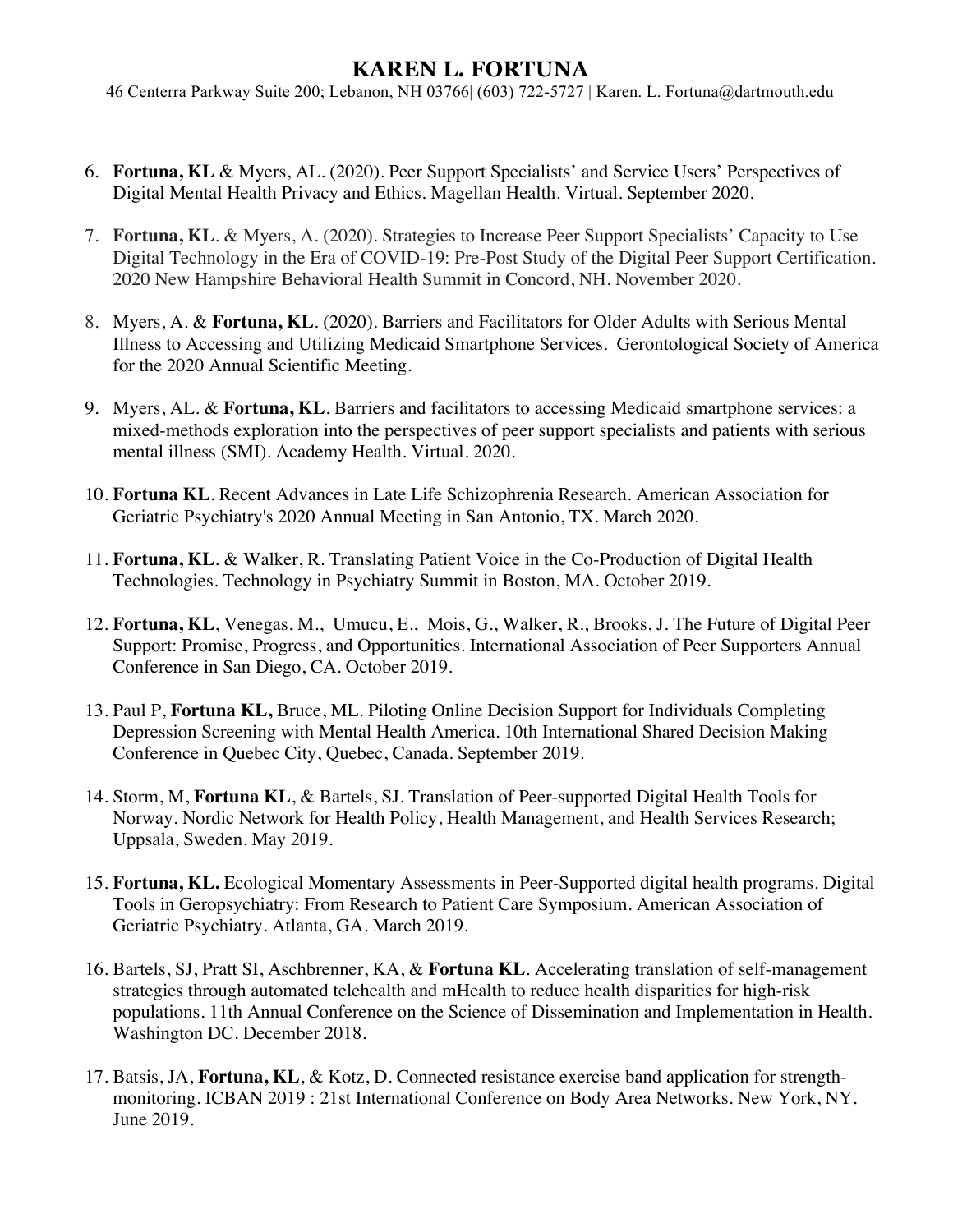- 18. Barr, PJ, Alam, SS, Nguyen, T, Dannenberg, MD, **Fortuna, KL**, & Bruce, ML. Piloting Online Decision Support for Individuals Completing Depression Screening with Mental Health America. NIMH Mental Health Services Research Conference, Bethesda, MD. August 2018.
- 19. **Fortuna, KL,** Storm, M, Naslund, JA, Aschbrenner, KA, Lohman, MC, Chow, PI, DiMilia, PR, & Bartels, SJ How Peers Promote Health Behavioral Change in Older People with Serious Mental Illness in a Technology-based Self-Management Intervention. UConn Center for mHealth and Social Media, Storrs CT. May 2018.
- 20. **Fortuna, KL**, Lohman, MC, Bruce, ML, & Bartels, SJ. A Mixed Methods Study of Patient-Peer Provider Text Messages in a Technology Supported Self-Management Intervention for Older Adults With Serious Mental Illness. American Association of Geriatric Psychiatry Annual Meeting. Honolulu, HI. March 2018.
- 21. **Fortuna, KL**, Lohman, MC, Bruce, ML, & Bartels, SJ. Feasibility and Acceptability of a Peer and Technology Supported Integrated Medical and Psychiatric Self-management Intervention for Adults with Serious Mental Illness. Symposium. American Association for Geriatric Psychiatry Annual Meeting. Dallas, TX. March 2017.
- 22. Cotton, B, Lohman, MC, Brooks, J, **Fortuna**, **KL**, Bao, Y, Greenberg, R, & Bruce, ML. (2017). Prevalence of and Factors Related to Controlled Prescription Drugs among Medicare Home Health Recipients. 28<sup>th</sup> Annual Eastern Nursing Research Society. Philadelphia, PA. March 2017.
- 23. **Fortuna**, **KL**, Gill, L, Lohman, M, Bruce, M, & Bartels, SJ. Peer and Technology Supported Integrated Medical and Psychiatric Self-management Intervention for Adults with Serious Mental Illness. NIMH Conference on Mental Health Services Research: Harnessing Science to Strengthen the Public Health Impact. Bethesda, MD. March 2016.
- 24. **Fortuna**, **KL**, Lohman, M, Batsis, J, DiNapoli, E, & Bartels, SJ. Disparities in Patient Healthcare Experience Among Older Adults With Serious Mental Illness. Symposium. Gerontological Society of America. New Orleans, LA. November 2016.
- 25. Vasquez, E, Germain, C, Batsis, J, **Fortuna**, **KL**, & Lohman, MC. The Role of Ethnic-Racial Dispariries in Functional Limitations in Older Adults. Symposium. Gerontological Society of America. New Orleans, LA. November 2016.
- 26. Batsis, J, **Fortuna, KL**, Lohman, MC, & Bartels, SJ. Impact of Obesity in Rural America on Health: Data from the Medical Expenditures Panel Survey. Symposium. Gerontological Society of America. New Orleans, LA. November 2016.
- 27. **Fortuna**, **KL**, Lohman, MC, Batsis, J, DiNapoli, E. & Bartels, SJ. Disparities in Patient Healthcare Experience Among Older Adults With Serious Mental Illness. Symposium. Gerontological Society of America. New Orleans, LA. November 2016.
- 28. **Fortuna**, **KL** & Zubritsky, CD. Comparison of Longitudinal Depression Treatment Outcomes among Older Primary Care Patients in the Enhanced Specialty Referral and Integrated Model of Behavioral Healthcare. XXXIVth International Congress on Law and Mental Health. Vienna, Austria. November 2015.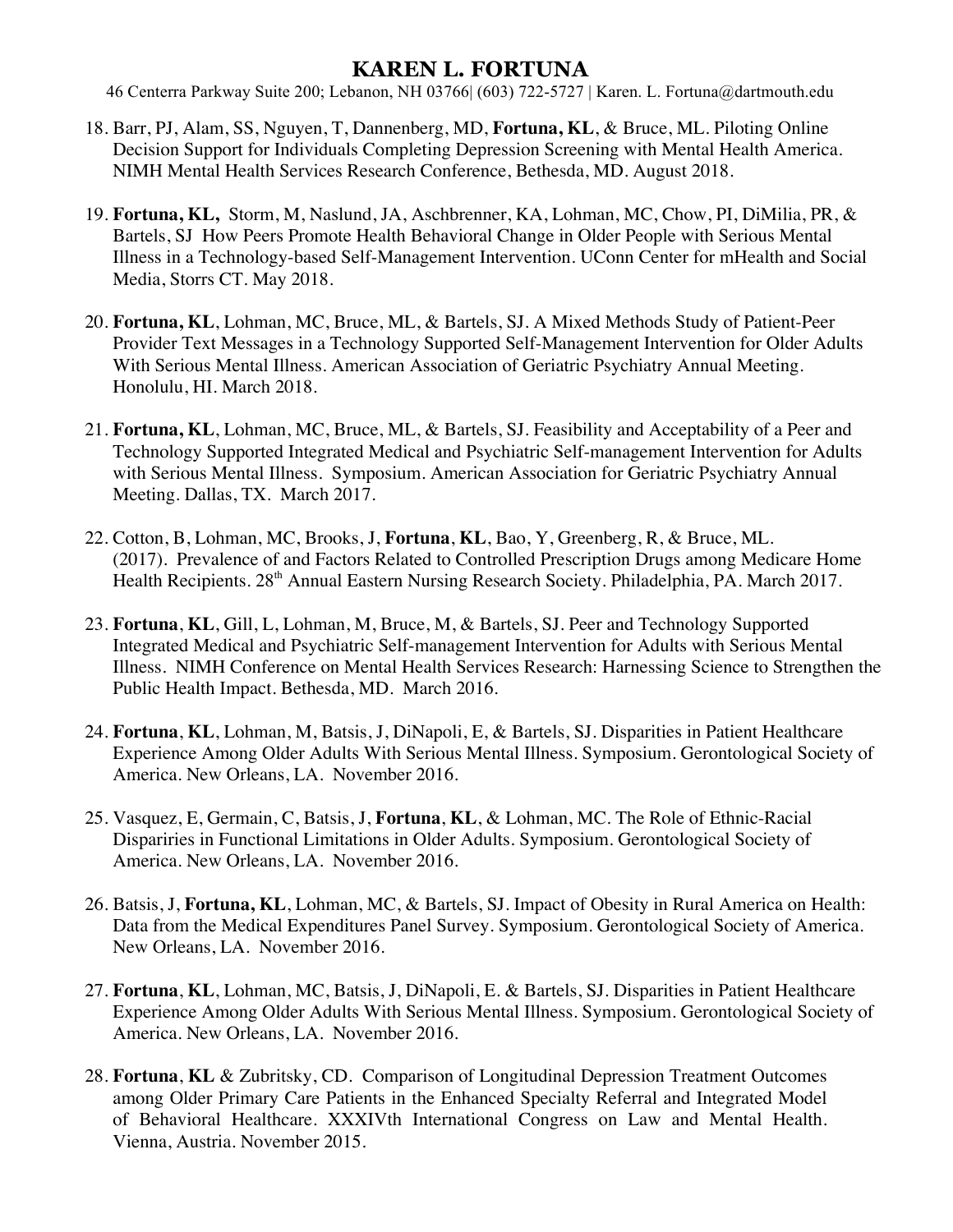- 29. **Fortuna, KL**. (2015). Evidence-based Program Evaluation Design and Implementation. CARF International Behavioral Health Conference. Tucson, AZ. November 2015.
- 30. Brown, E, Ruggiano, N, & **Fortuna**, **KL**. Communication and Collaboration between Adult Day Care Service Providers and Primary Care Providers. Southern Nursing Research Society Annual Conference. Tampa, FL. October 2015.
- 31. **Fortuna**, **KL**. Influence of Gender and Life Stressors on Longitudinal Depression Treatment Outcomes Among Older Primary Care Patients. Mayor's Initiative on Aging Consortium for a Healthier Miami-Dade. Miami, FL. June 2014.
- 32. Ruggiano, N, Sais, K, & **Fortuna**, **KL**. Older Adult Transportation Needs. 44th Urban Affairs Association Conference. San Antonio, TX. June 2014.
- 33. Dillon, F & **Fortuna**, **KL**. Measurement Equivalence of Short Inventory of Problems-Revised Across Drug Abusing Adult Outpatient Racial Groups. 141st American Public Health Association Annual Conference, Boston, MA. October 2013.
- 34. Rojas, P, **Fortuna**, **KL**, Sanchez, M, De La Rosa, M, & Rivera, S. Addressing Health Disparities Among Latinos: Innovative Academic-Community Partnerships. 141st American Public Health Association Annual Conference, Boston, MA. October 2013.
- 35. **Fortuna**, **KL**. Risk Profile of Older Adults with Co-morbid Depression and Alcohol Use Disorders and Related-health Consequences. Florida International University, Center for Research on U.S. Latino HIV/AIDS and Drug Abuse Brown Bag Series. Miami, FL. September 2013.
- 36. Zubritsky, C, **Fortuna**, **KL**, & Keogh, B. Older Adult Mental Health Peer Specialists. University of Medicine and Dentistry, New Jersey, Wellness Coaching Symposium. Scotch Plains, NJ. September 2013.
- 37. Zubritsky, C, **Fortuna**, **KL**, & Keogh, B. Older Adult Mental Health Peer Specialists. American Public Health Association Annual Conference. San Francisco, CA. November 2012.
- 38. **Fortuna**, **KL**. HIV and Older Adults: A Looming Public Health Crisis. Workforce Development: Aging Workshop. Florida International University, Miami, FL. November 2012.
- 39. Zubritsky, CD, **Fortuna**, **KL**, & Shumaker, L. Innovative Approaches to the Advancement of Integrated Services Across Aging and Behavioral Health Systems of Care. American Public Health Association Conference. Washington, DC. November 2011.
- 40. Johnston, S, Davis, L, & **Fortuna**, **KL**. How to Increase Co-Occurring Disorders Competence Using a Learning Community Model. National Healthcare for the Homeless Council. Washington, DC. November 2011.
- 41. Rothbard, A, Chhatre, S, Zubritsky, CD, & **Fortuna**, **KL**. Effectiveness of a High End Users Program for Persons with Psychiatric Disorders. American Public Health Association Conference. Denver, CO. November 2010.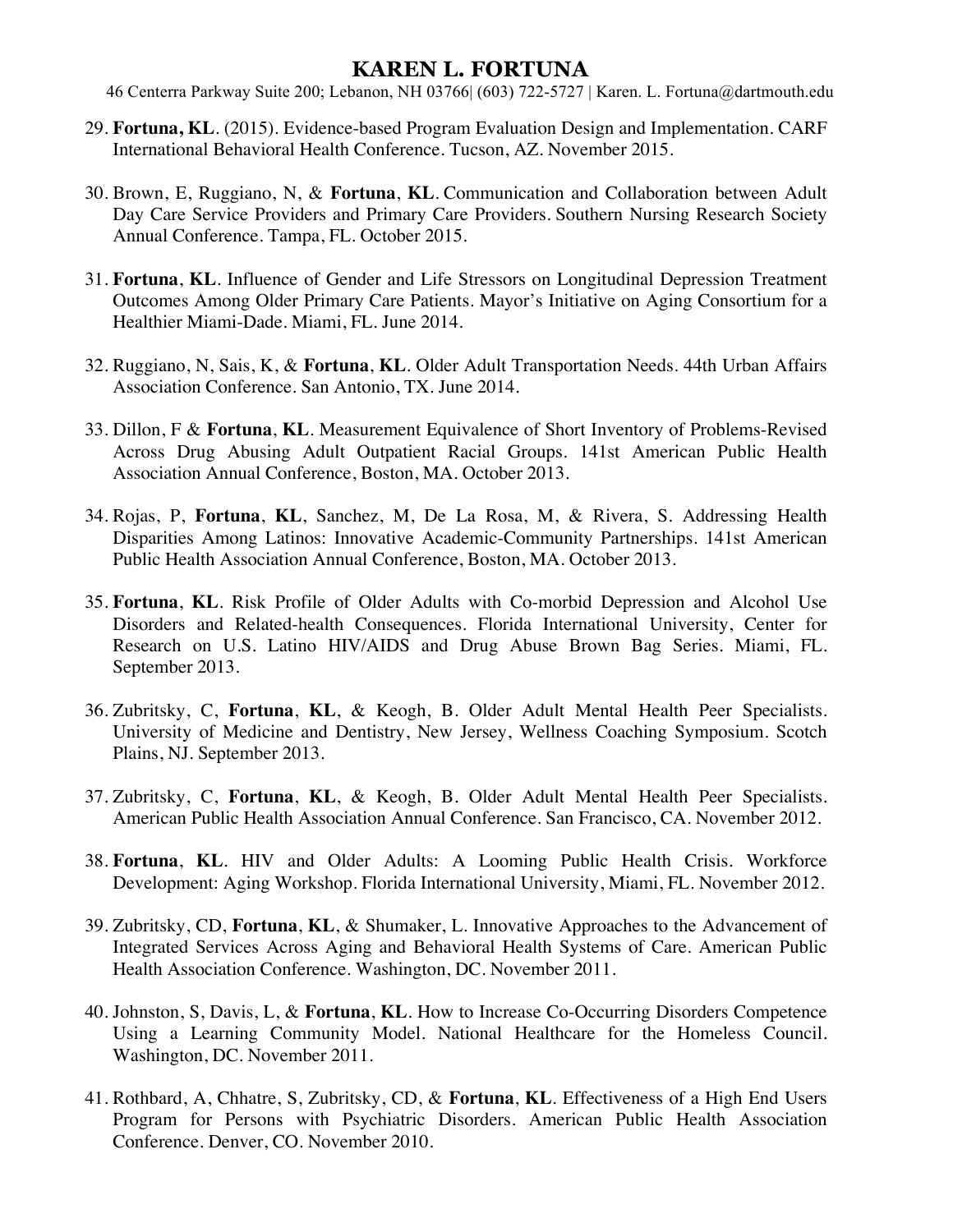46 Centerra Parkway Suite 200; Lebanon, NH 03766| (603) 722-5727 | Karen. L. Fortuna@dartmouth.edu

- 42. **Fortuna**, **KL** & Zubritsky, CD. The Behavioral Health Needs of Latino Older Adults. Institute on Aging Sylvan M. Cohen Annual Retreat. Philadelphia, PA. December 2010.
- 43. **Fortuna**, **KL** & Zubritsky, CD. The Behavioral Health Needs of Latino Older Adults. National Council on Aging and the American Society on Aging-Aging in America Conference. Chicago, IL. December 2010.
- 44. Uhlman, M, Erickson, N, Zimmerman, M, & **Fortuna**, **KL**. Healthy Times: Promoting Health Literacy Through Student-written Newspapers. American Public Health Association Conference. Philadelphia, PA. November 2009.
- 45. **Fortuna, KL** & Zubritsky, CD. Bipolar Disorder and Older Adults. American Public Health Association Conference. Philadelphia, PA. November 2009.
- 46. **Fortuna**, **KL** & Zubritsky, CD. The Behavioral Health Needs of Latino Older Adults. Pennsylvania Community Providers Association Conference. November 2009.
- 47. **Fortuna**, **KL** & Zubritsky, CD. The Behavioral Health Needs of Latino Older Adults. Pennsylvania Office of Mental Health and Substance Abuse. November 2009.
- 48. **Fortuna**, **KL** & Zubritsky, CD. Bipolar Disorder and Older Adults. School of Medicine, Division of Geriatric Psychiatry, University of California, San Diego, National Institutes of Mental Health, Summer Training on Aging Research Topics - Mental Health. San Diego, CA. August 2007.

#### **RESEARCH GRANT PARTICIPATION**

#### **Ongoing**

Japan Agency for Medical Research and Development August 2021 to August 2022

Title: Supporting Older Adults with Serious Mental Illness Remotely

Objectives: The objective of this award is for early career investigators to iteratively design the Supporting Older Adults with Serious Mental Illness Remotely Intervention. Outcomes will explore biomarkers of loneliness and Resilence.

Role: Principal Investigator

PCORI- Eugene Washington PCORI Engagement Award January 2020-January 2021

Title: Pre-Menstrual Disorders (PMDD) Community Coalition (PCC) Roundtable

Objectives: The PCC Roundtable will help improve patient outcomes because it will align stakeholders along common goals and set direction for PMDD research. With its recent inclusion in the DSM-5 and ICD-11, PMDD is emerging as a global public health problem, garnering attention for its scientific and market potential. PMDD is also gaining mainstream attention through various sociopolitical movements - mental health, menstrual health, women's rights, suicide prevention, medical gaslighting - and strong patient activism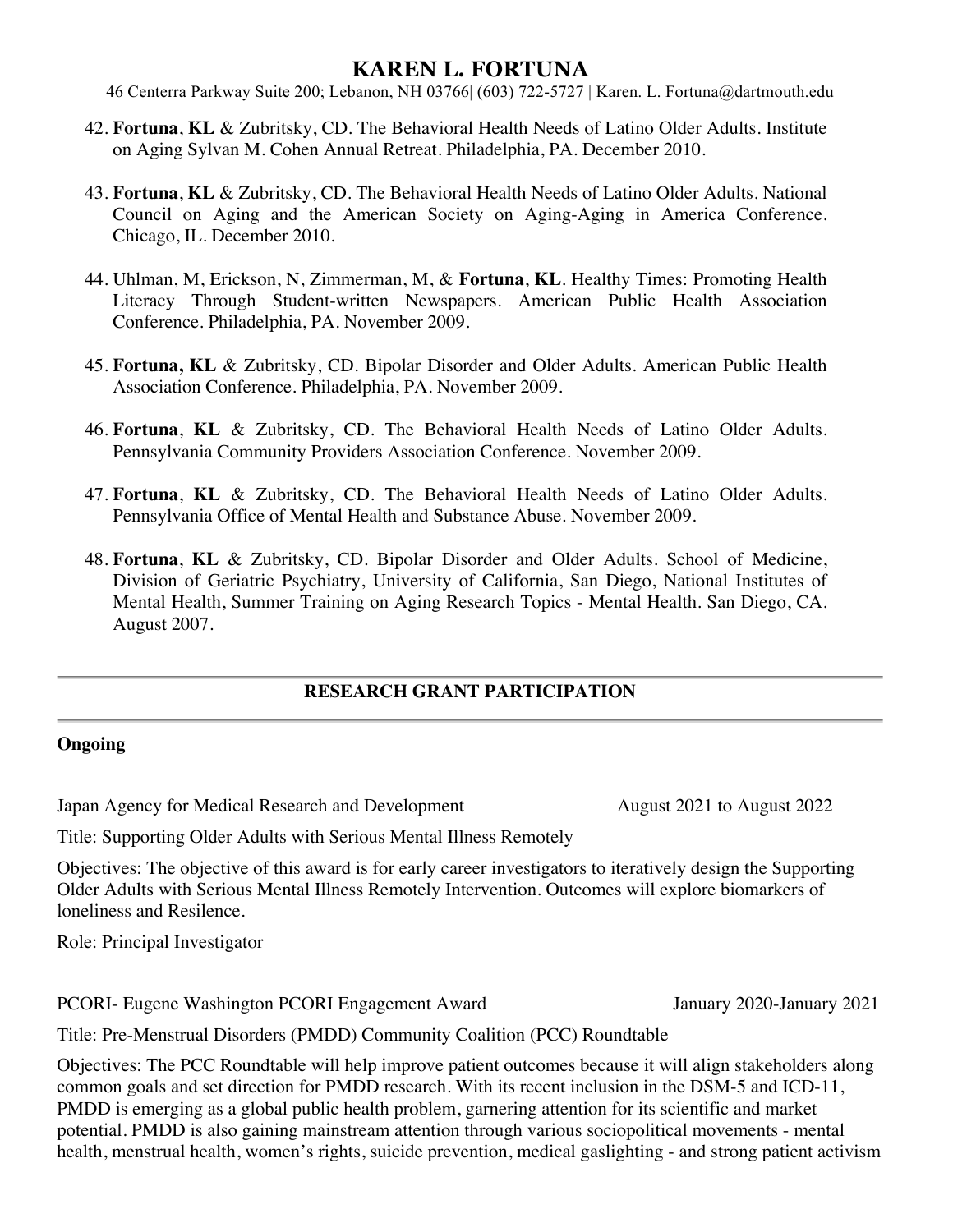46 Centerra Parkway Suite 200; Lebanon, NH 03766| (603) 722-5727 | Karen. L. Fortuna@dartmouth.edu

campaigns to raise awareness. Objectives include development of a research agenda and a strategic plan for PMDD PCOR will help streamline and focus this new awareness, attention, and energy into effective and impactful research that improves patient outcomes through partnerships with other stakeholders.

#### Role: Co-Investigator

#### PCORI- Eugene Washington PCORI Engagement Award October 2020-October 2021

Title: Engagement of Mothers with Mental Illness and Substance Use in the Context of COVID-19 Objectives: COVID-19 is having profound impact on the way we engage with others. Virtual engagement has never been more important, given the requirements for physical distancing to avoid transmission of the virus. Mothers of childbearing age with mental illness and substance use are a high- risk group, likely to be even more vulnerable during this stressful time. Objectives include (1) to help communities increase capacity to participate in all phases of PCOR/CER by preparing the Virtual Community Engagement Studio Toolkit; (2) to summarize new research questions and evidence needs across mothers, providers and researchers in Community Engagement Memos; and (3) to implement dissemination strategies as recommended by stakeholders and compiled in the MMHRC Virtual Community Engagement Strategy.

Role: Consultant

#### PCORI- Eugene Washington PCORI Engagement Award October 2020-October 2022

Title: PCORI Engagement Award- Bridging the Virtual Divide

Objectives: The Covid-19 pandemic has the potential to widen health disparities and increase barriers to research participation for older adults with SMI, a marginalized patient group who die 15-25 years earlier than the general population. Despite the urgent need for innovative virtual engagement strategies, the health disparity experienced by older adults with mental illness remains understudied. We lack data on virtual engagement strategies for older adults with SMI, peers, and clinicians that can decrease isolation, extend our reach to partner in PCOR, and be adapted to the Latinx population. This award will create a Community of Practice that will equip stakeholders to collaborate in PCOR with a shared commitment to digital innovation, co-learning, and health equity.

Role: Co-Investigator

#### K01 Early Career Investigator Award July 2019-July 2023

Title: Peer-Delivered and Technology-Supported Illness Self-Management Objectives: This award includes a 4-year plan to become an independent investigator to pursue a research career developing and testing novel approaches to peer-delivered evidence-based self-management interventions for adults with serious mental illness. Role: Principal Investigator

Pragmatic Clinical Trial Bartels & Pratt (Co-PIs) May 2019-May 2025 PCORI

Title: Integrated Physical and Mental Health Self-management Compared to Chronic Disease Selfmanagement

Objective: Comparative effectiveness randomized control trial comparing Integrated Illness Management and Recovery in comparison to Chronic Disease Self-Management Program with 600 people with serious mental illness.

Role: Co-Investigator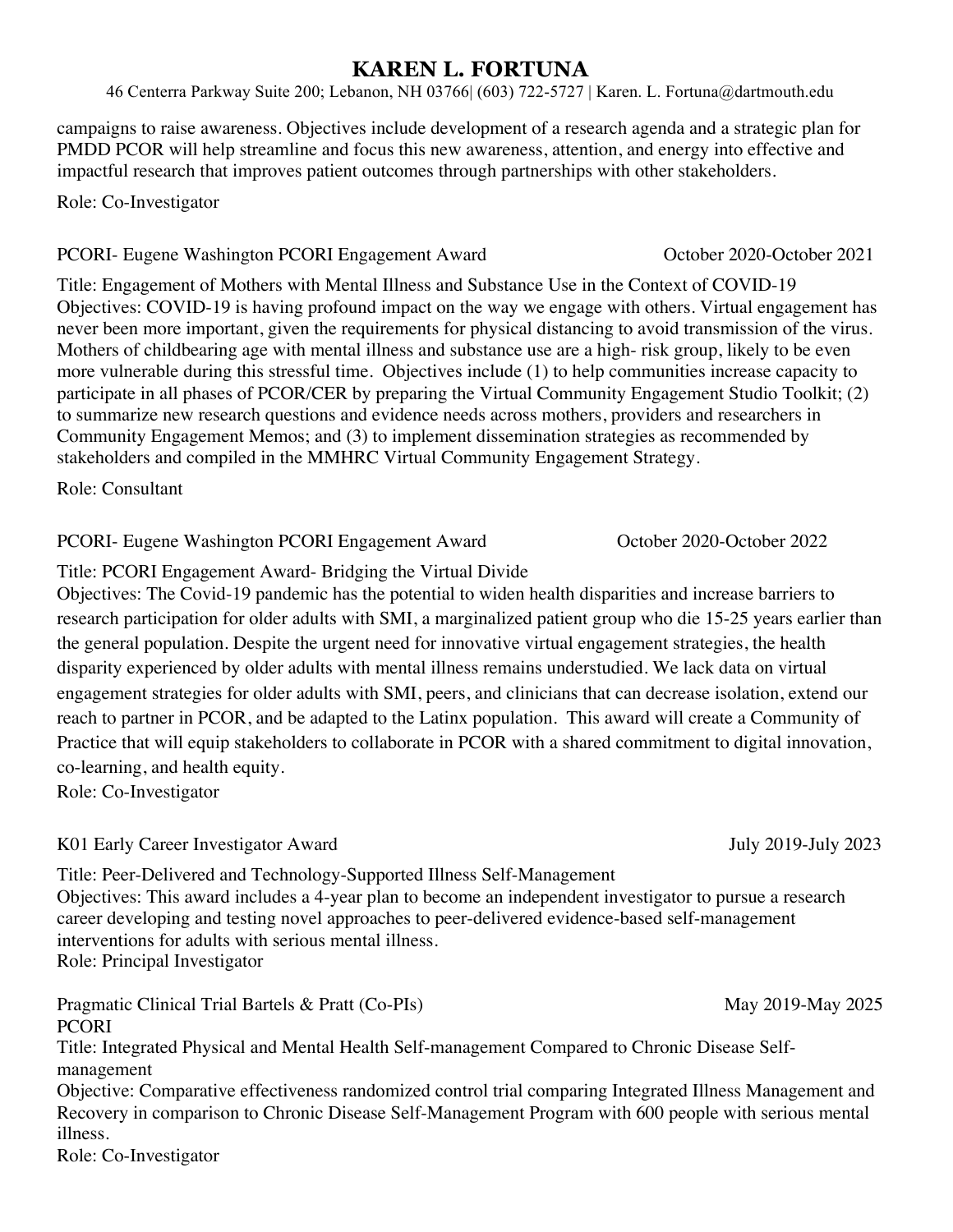46 Centerra Parkway Suite 200; Lebanon, NH 03766| (603) 722-5727 | Karen. L. Fortuna@dartmouth.edu

NARSAD Early Career Investigator September 2017- June 2021 Brain and Behavior Foundation Title: Reducing Early Mortality in People with Serious Mental Illness Objectives: This award will support the development and testing of a peer-delivered integrated medical and psychiatric self-management intervention for adults with serious mental illness and chronic health conditions. Exploratory outcomes include reduction in early mortality risk factors. Role: Principal Investigator

#### **Completed**

T32 MH073553-11 Bartels (PI) May 2015 – July 2018 National Institute of Mental Health Title: Training Geriatric Mental Health Services Researchers Objectives: This award provides salary support and research training in geriatric mental health services for postdoctoral fellows. The fellowship includes supervision from senior researchers at four sites: Dartmouth Geisel School of Medicine, Weill Cornell Medical College, the University of Michigan and the University of Washington. Role: Research Fellow

Summer Training on Aging Research Topics - Mental Health--Fortuna (PI) 2007 National Institute of Mental Health Title: Bipolar Disorder in Older Adults Role**:** Principal Investigator

## **MEMBERSHIPS AND AFFILIATIONS**

| Society for Digital Medicine                         | $2019$ -present  |
|------------------------------------------------------|------------------|
| Society for Participatory Medicine                   | 2019-present     |
| American Association of Geriatric Psychiatry, Member | $2015$ present   |
| Gerontological Society of America, Member            | $2015$ – present |
|                                                      |                  |

#### **SERVICE**

| Administration for Community Living's 2021 Medicare Improvements for Patients and Providers Act 2021<br><b>Grant Reviewer</b> |      |
|-------------------------------------------------------------------------------------------------------------------------------|------|
| <b>International Expert Panel</b><br>Ludwig Boltzmann Gesellschaft Research Group Die Offene Tür – 'The Open Door             | 2021 |
| <b>International Expert Panel</b><br>International Association of Pre-Menstrual Disorders                                     | 2021 |
| National Institute of Mental Health Special Emphasis Panel<br><b>Technology Based Interventions</b>                           | 2021 |
| Utica College MSW Clinical Social Work Advisory Board                                                                         | 2021 |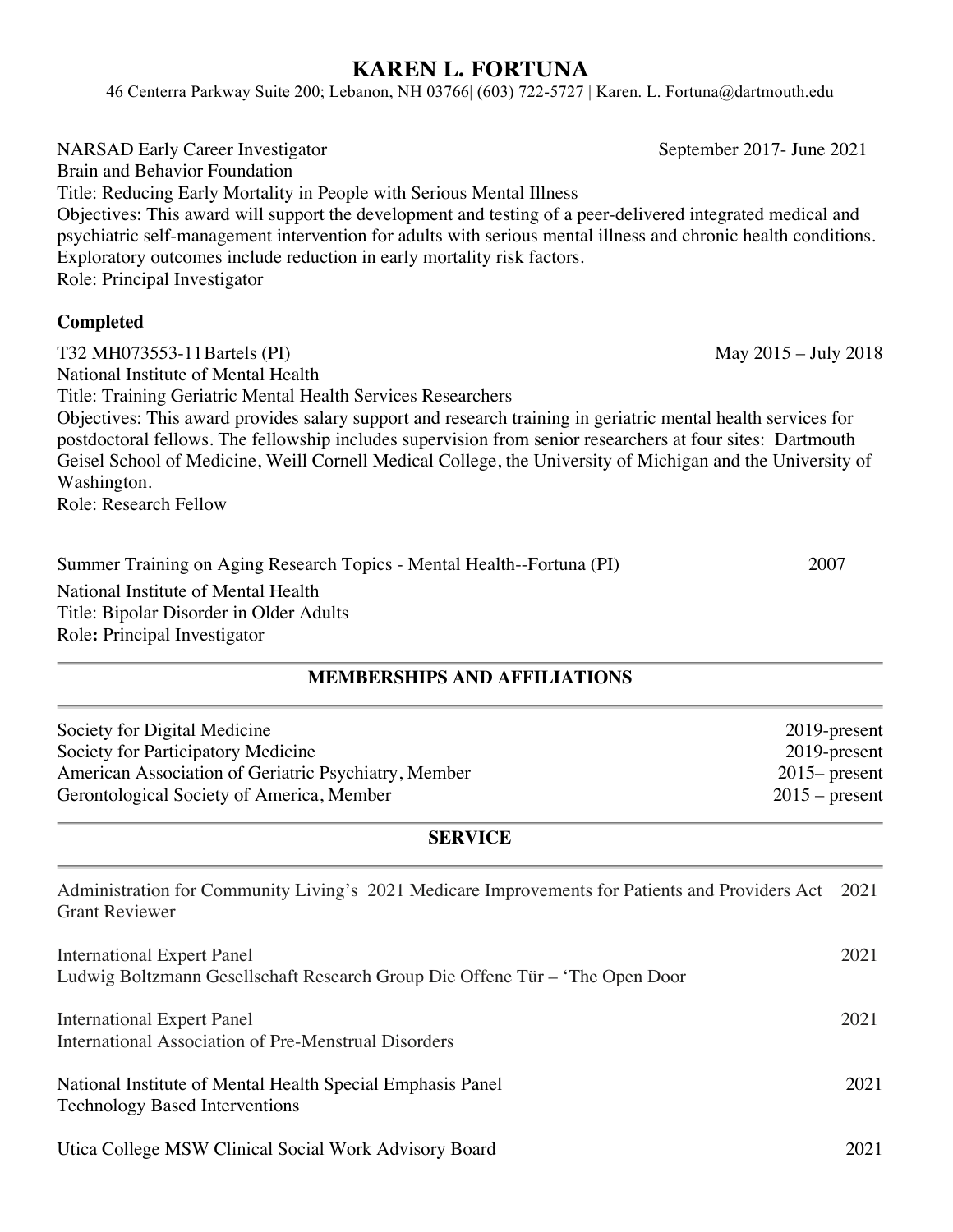46 Centerra Parkway Suite 200; Lebanon, NH 03766| (603) 722-5727 | Karen. L. Fortuna@dartmouth.edu

| PCORI's Patient-Centered Approach Workgroup                                                                                                                                                                                                                               | 2021-2024        |
|---------------------------------------------------------------------------------------------------------------------------------------------------------------------------------------------------------------------------------------------------------------------------|------------------|
| <b>PCORI</b> Advisory Panel on Patient Engagement                                                                                                                                                                                                                         | 2021-2024        |
| National Institute of Mental Health Grant Reviewer<br>Social and Behavioral Sciences Section                                                                                                                                                                              | 2020             |
| National Institutes of Aging Grant Reviewer<br>Social and Behavioral Sciences Section                                                                                                                                                                                     | 2020             |
| National Academy of Medicine Grant Reviewer<br><b>Healthy Longevity Global Competition</b>                                                                                                                                                                                | 2020             |
| International Examiner (PhD in Social Work) University of Gibraltar,<br>Gibraltar, Spain                                                                                                                                                                                  | 2019-2020        |
| International Association of Peer Supporters; Board Member                                                                                                                                                                                                                | 2019-2020        |
| New York Academy of Sciences Ambassador                                                                                                                                                                                                                                   | 2019-present     |
| NIH Early Career Reviewer Program                                                                                                                                                                                                                                         | 2018-present     |
| New Hampshire Committee for the Protection of Human Subjects, member                                                                                                                                                                                                      | 2017-present     |
| Scientific Abstract reviewer for Gerontological Society of America Annual Conference                                                                                                                                                                                      | 2016-present     |
| American Association for Geriatric Psychiatry Research Committee Member                                                                                                                                                                                                   | 2016-present     |
| CARF International, International Committee for Behavioral Health Standards for Older Adults                                                                                                                                                                              | 2015-2016        |
| Invited reviewer for the British Journal of Social Work, The Gerontologist,<br>Perspectives in Social work, Clinical Epidemiology, Journal of Psychiatry and Brain Science,<br>International Journal of Geriatric Psychiatry, American Psychologist, Social Work Research | $2013$ - present |

#### **MENTORSHIP**

Ashley Williams, Masters in Social Work, University of New Hampshire; 2020

Amanda Meyers, Masters in Public Health, Rivier University; 2020

Alyssa Gocinski, Masters in Social Work, Boston College; projected 2022

Jennifer Rivera, Masters in Social Work, Boston College; projected 2022

Jennifer Morgeneier, Masters in Social Work, Edinburgh University; projected 2022

Jennifer Hamilton, Masters in Social Work, University of Kentucky; projected 2022